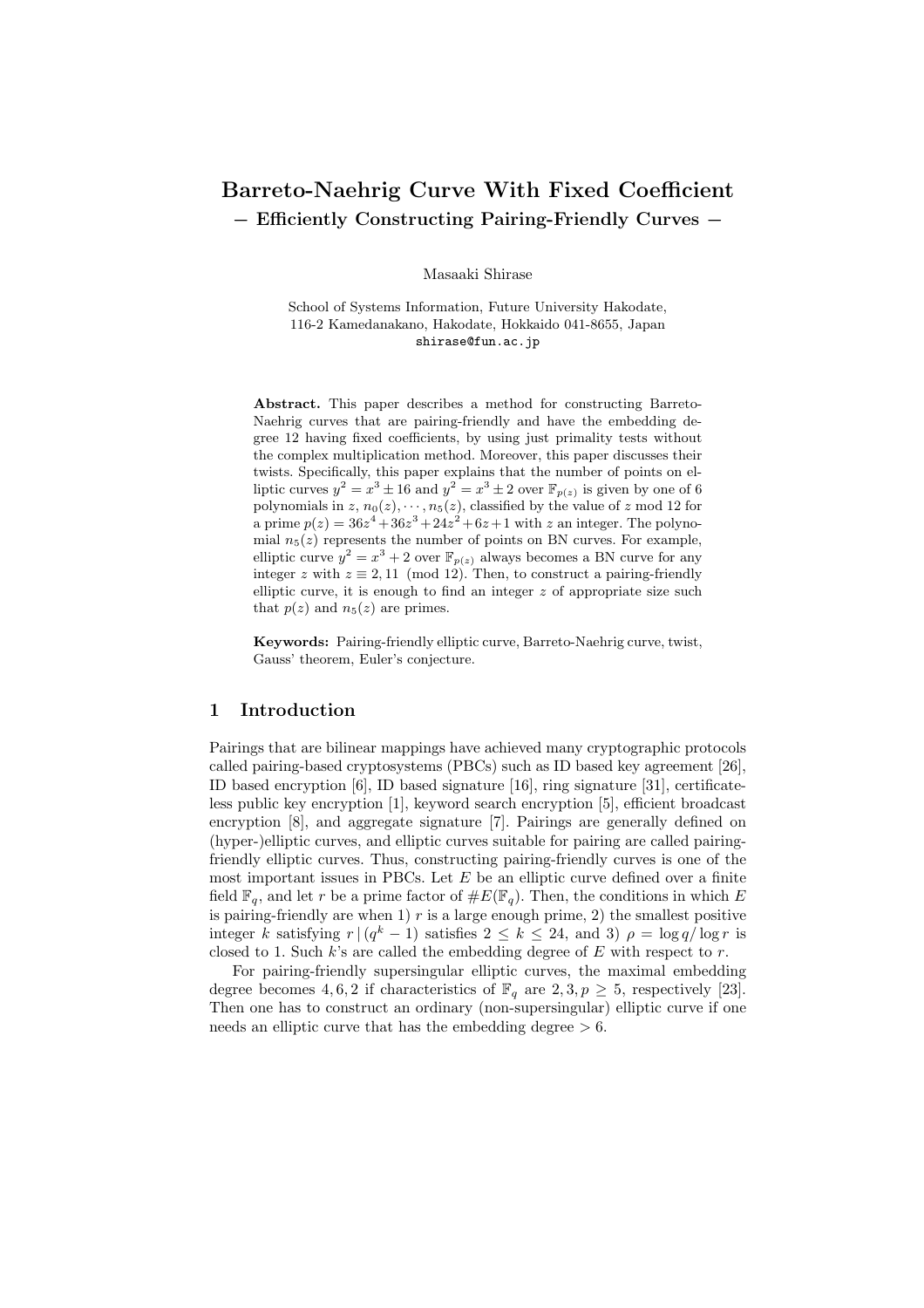Pairing-friendly ordinary elliptic curves over prime field  $\mathbb{F}_p$  were first constructed by Miyaji, Nakabayashi, and Tanaka [24], and elliptic curves constructed by this method are called MNT curves. Since then, some other methods for constructing pairing-friendly ordinary elliptic curves have been developed by some researchers (refer to Sec. 3.2). When one constructs a pairing-friendly elliptic curve using these methods, one also uses the complex multiplication (CM) method, which can be computationally expensive. However, in several exceptional cases, including the BN method [4], the CM method just takes several scalar multiplications on  $E(\mathbb{F}_p)$  to check its order.

The purpose of this paper is to omit even any scalar multiplication to construct a BN curve. Specifically, this paper gives BN curves and twists of them with fixed coefficients. This paper shows that the order of elliptic curves  $y^2 =$  $x^3 \pm 2$  and  $y^2 = x^3 \pm 16$  over  $\mathbb{F}_{p(z)}$ , which are BN curves or twists of BN curves because all have j-invariant 0, is given by one of 6 polynomials in z classified by z mod 12, where  $p(z)$  is a prime represented as  $p(z) = 36z^4 + 36z^3 + 24z^2 + 6z + 1$ with an integer z. For example,  $\#E(\mathbb{F}_{p(z)})$  with  $E: y^2 = x^3 + 2$  is given by  $n(z) = 36z^4 + 36z^3 + 18z^2 + 6z + 1$  for any prime  $p(z)$  with  $z \equiv 2, 11 \pmod{12}$ , that is, such  $E$  is a BN curve. Therefore, to construct a BN curve, it is enough to find an integer z with  $z \equiv 2,11 \pmod{12}$  of appropriate size such that  $p(z)$ and  $n(z)$  are primes without using the CM method. Moreover, this curve has an obvious point  $(-1, 1)$ , so one does not need to find a point for a base point for PBCs.

# 2 Elliptic Curves and Pairings

This section outlines properties of elliptic curve, twist, pairing, and pairingfriendly conditions.

### 2.1 Elliptic Curves

Let  $p \geq 5$  be a prime, and q a power of p. For an elliptic curve over the finite field  $\mathbb{F}_q$ 

$$
E: y^2 = x^3 + ax + b, \quad a^3 + 27b^2 \neq 0,\tag{1}
$$

the set of  $\mathbb{F}_q$ -rational points on E,  $E(\mathbb{F}_q)$ , is defined as

$$
E(\mathbb{F}_q) = \{(x, y) \in \mathbb{F}_q \times \mathbb{F}_q : y^2 = x^3 + ax + b\} \cup \{\mathcal{O}\},\
$$

where  $\mathcal{O} = [0, 1, 0]$  in the projective coordinate is the point at infinity<sup>1</sup>.  $E(\mathbb{F}_q)$ is known to form an additive group with  $\mathcal O$  as zero. An integer t defined as  $t = q + 1 - \#E(\mathbb{F}_q)$  is called the trace of  $E(\mathbb{F}_q)$ . Let r be the largest prime factor of  $\#E(\mathbb{F}_q)$ . Then, the smallest integer  $k \geq 1$  satisfying  $r \mid (q^k - 1)$  is

 $\frac{1}{1}$  This paper has to use the projective coordinate to show the proposed theorem in Sec. 5. For two projective points  $[X_0, Y_0, Z_0]$  and  $[X_1, Y_1, Z_1]$ ,  $[X_0, Y_0, Z_0]$  is equal to  $[X_1, Y_1, Z_1]$  if  $X_1 = rX_0, Y_1 = rY_0, Z_1 = rZ_0$   $(r \neq 0)$  are satisfied.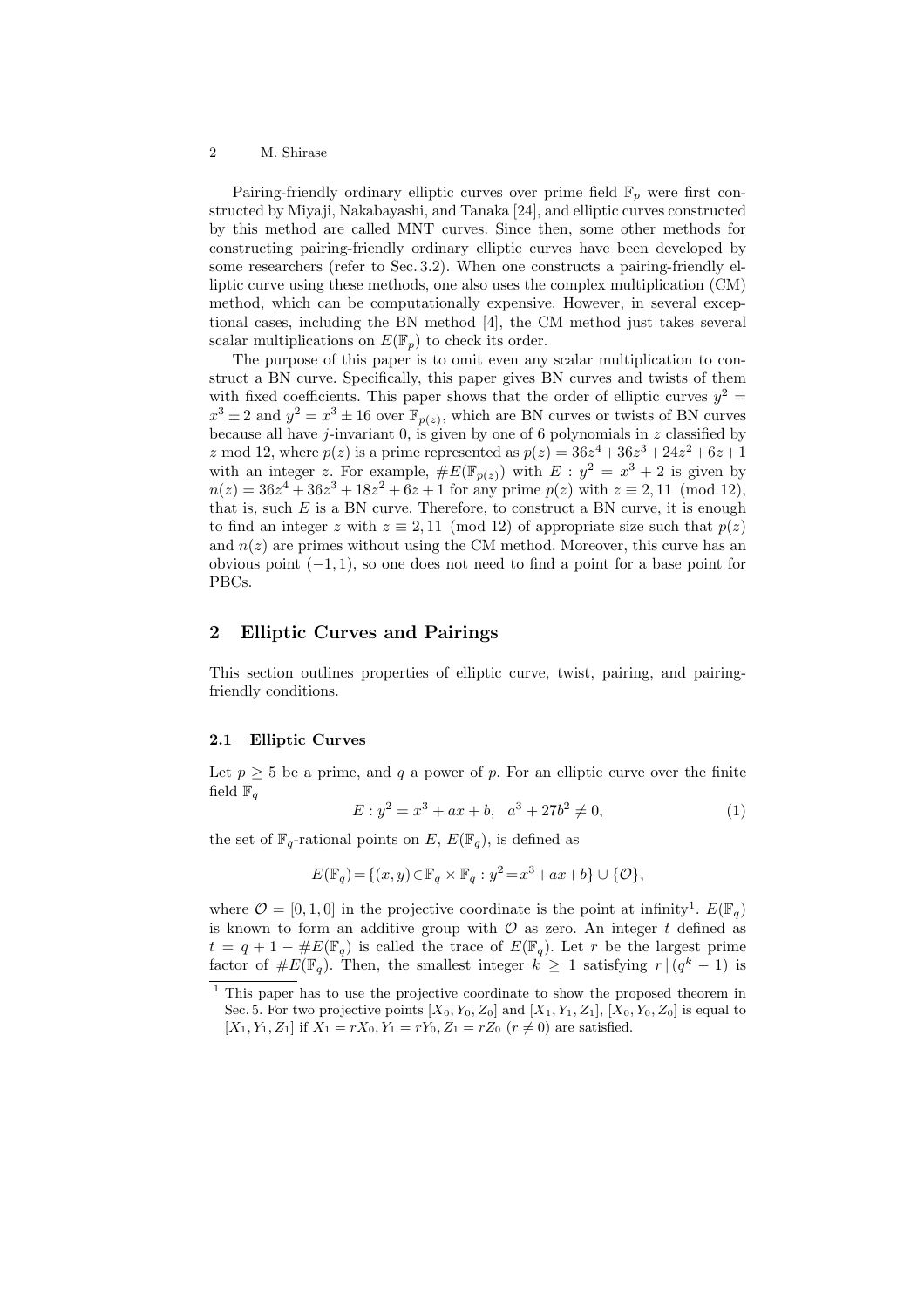called the embedding degree of  $E$  with respect to  $r$ . The discriminant of  $E$ is defined as  $\Delta(E) = -16(4a^3 + 27b^2)$ , and the j-invariant of E is defined as  $j(E) = -48^3a^3/\Delta(E)$ . Given any  $j_0 \in \mathbb{F}_q^*$  one can construct an elliptic curve with j-invariant j<sub>0</sub> [27, III.1.4]. For finite fields  $\mathbb{F}_q$  of characteristic  $\geq$  5, it follows that

$$
j(E) = 0 \Leftrightarrow E : y^2 = x^3 + b, \ b \in \mathbb{F}_q^* \tag{2}
$$

by the definition of the  $j$ -invariant.

### 2.2 Twists

For two elliptic curves E and E' over  $\mathbb{F}_q$ , E' is called a twist of E over  $\mathbb{F}_q$  of degree d if there exists an isomorphism  $\psi_d : E' \to E$  over  $\mathbb{F}_{q^d}$  and d is minimal<sup>2</sup>. If there is the mapping  $\psi_d$ , d is equal to 1, 2, 3, 4, or 6 [27, X.5.4]. It is known that

$$
E' \text{ is a twist of } E \text{ of any degree} \Leftrightarrow j(E') = j(E). \tag{3}
$$

If E' is a twist of degree 1, then  $\#E(\mathbb{F}_q) = \#E'(\mathbb{F}_q)$ . However, if E' is a twist of E of degree  $d > 1$ , then  $\#E(\mathbb{F}_q) \neq \#E'(\mathbb{F}_q)$ .  $\#E'(\mathbb{F}_q)$  is represented as Table 1 [17], where  $t$  is the trace of  $E$ .

**Table 1.** The order of  $#E'(\mathbb{F}_q)$  of twists of E

| degree $\#E'(\mathbb{F}_q)$                                                                                                                     | equations $f$ satisfies |
|-------------------------------------------------------------------------------------------------------------------------------------------------|-------------------------|
| $d = 2  q+1+t$                                                                                                                                  |                         |
| $d = 3 \left  \begin{array}{c} q + 1 - (3f - t)/2 \\ q + 1 - (-3f - t)/2 \end{array} \right  t^2 - 4q = -3f^2$                                  |                         |
|                                                                                                                                                 |                         |
| $d = 4  q + 1 + f$ $t^2 - 4q = -f^2$                                                                                                            |                         |
| $ q+1-f $                                                                                                                                       | $t^2 - 4q = -f^2$       |
|                                                                                                                                                 |                         |
| $d = 6 \left  \begin{array}{l} q+1 - \frac{-3f+t}{2} \end{array} \right  \begin{array}{l} t^2 - 4q = -3f^2 \\ q+1 - \frac{3f+t}{2} \end{array}$ |                         |

Let E be an elliptic curve of  $\mathbb{F}_q$ , let t be the trace of E, and let E' be a twist of E of degree 2. Then, due to Table 1,  $\#E'(\mathbb{F}_q) = q + 1 + t = 2q + 2 - \#E(\mathbb{F}_q)$ . Therefore, one has the following lemma.

### Lemma 1.

Let E be an elliptic curve over  $\mathbb{F}_q$ . (a) If E' is a twist of E of degree 1 then  $\#E'(\mathbb{F}_q) = \#E(\mathbb{F}_q)$ . (b) If E' is a twist of E of degree 2 then  $\#E'(\mathbb{F}_q) = 2q + 2 - \#E(\mathbb{F}_q)$ .

### Remark 1.

Let q be a prime power with  $q \equiv 1 \pmod{6}$ . Consider two elliptic curves E :  $y^2 = x^3 + b$  and  $E' : y^2 = x^3 + b/\delta$  over  $\mathbb{F}_q$ . Thus, there is a mapping  $\psi : E' \to$  $y = x^2 + 6$  and  $E : y$ <br> $E, (x, y) \mapsto (\sqrt[3]{\delta}, \sqrt{\delta}y)$ .

<sup>&</sup>lt;sup>2</sup> E' is often not called the twist of E if  $d = 1$ . However, in this paper E' with  $d = 1$ is also called the twist.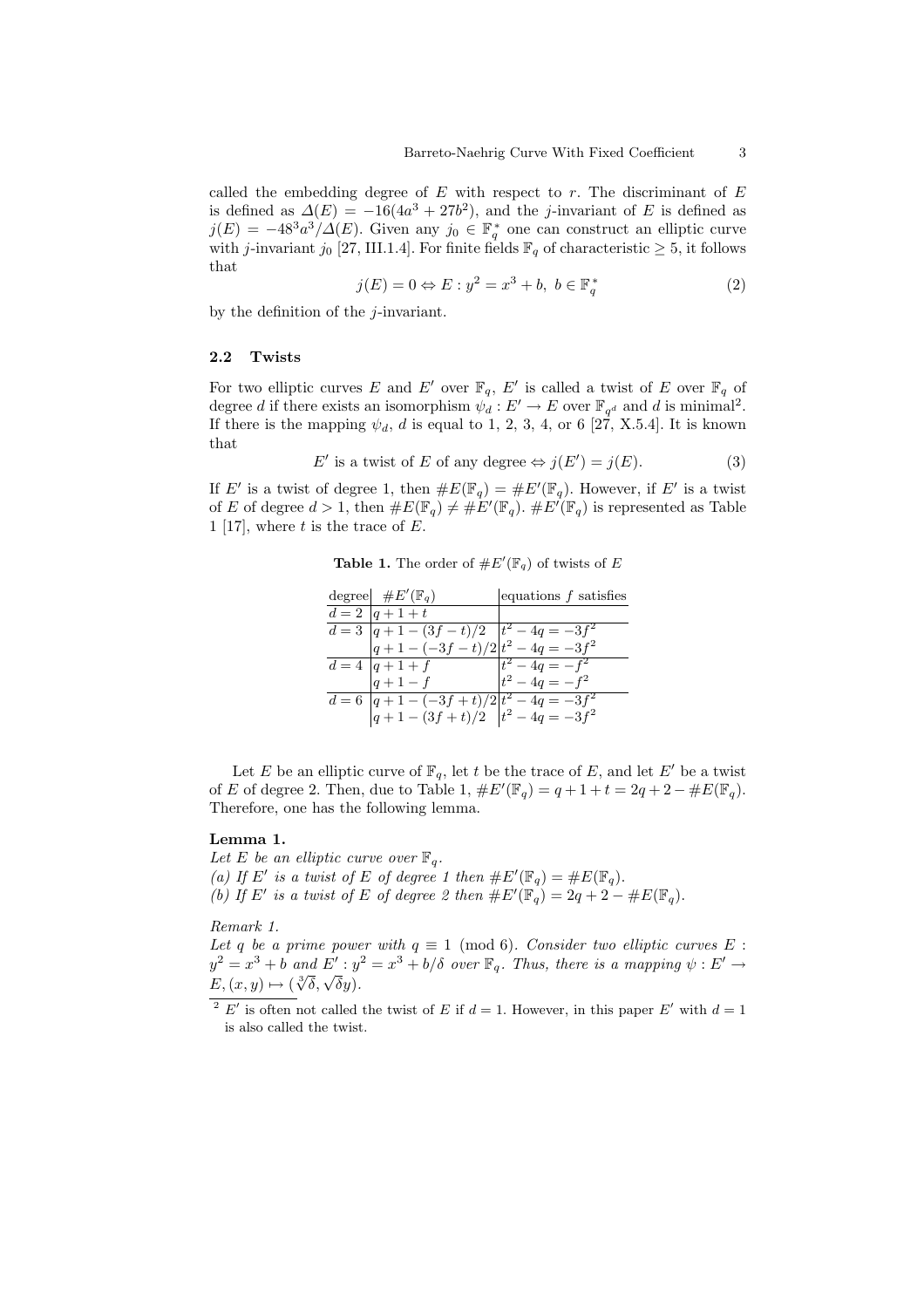If  $\delta$  is square and cube in  $\mathbb{F}_q$ , then  $\sqrt[3]{\delta}$ ,  $\sqrt{\delta} \in \mathbb{F}_q$ , and thus  $\psi$  is an isomorphism over  $\mathbb{F}_q$ . Therefore, E' is a twist of E of degree 1 and one sees  $\#E'(\mathbb{F}_q) =$  $\#E(\mathbb{F}_q)$ . √

 $\mathcal{I}(\mathbb{F}_q)$ .<br>If  $\delta$  is non-square and cube in  $\mathbb{F}_q$ , then  $\sqrt[3]{\delta} \in \mathbb{F}_q$ ,  $\delta \in \mathbb{F}_{q^2} \setminus \mathbb{F}_q$ , and thus  $\psi$ is an isomorphism over  $\mathbb{F}_{q^2}$ . Therefore, E' is a twist of E of degree 2, and one sees  $\#E'(\mathbb{F}_q) = 2q + 2 - \hat{\#}E(\mathbb{F}_q)$  due to Lemma 1.

Let  $E_b$  be denoted by the elliptic curve  $E_b : y^2 = x^3 + b$  for any b.

Remark 2.

Elliptic curve  $E_{b'}$  is a twist of another elliptic curve  $E_b$  for any non-zero b and b' due to Eqs.  $(2)$  and  $(3)$ .

### 2.3 Pairing

Let  $r$  a prime, let  $G_1$  and  $G_2$  be additive groups of order  $r$ , and let  $G_3$  be a multiplicative group of order r. Then, a mapping  $e: G_1 \times G_2 \to G_3$  is a bilinear pairing if it satisfies the following properties: bilinearity (i.e.  $e(aP, bQ)$ )  $e(P,Q)^{ab}$  is satisfied for any  $P \in G_1, Q \in G_2$  and any integers a and b), and non-degeneracy (i.e. there are P and Q such that  $e(P,Q) \neq 1$ ).

The Ate pairing [17] this paper targets is a pairing defined on ordinary elliptic curves that is suitable for fast implementation. Moreover, improved variants of Ate pairing have been developed, such as optimized Ate pairing [22], R-ate pairing [19], and Xate pairing [25].

When an ordinary elliptic curve E over  $\mathbb{F}_p$  defining Ate pairing has the embedding degree 12, and  $E$  has a twist  $E'$  of degree 6 with the mapping  $\psi_6: E' \to E$  over  $\mathbb{F}_{p^2}$  (not over  $\mathbb{F}_p$ ) (An instance of such a curve E is a BN curve [4] described in Sec. 3.3), Ate pairing  $E(\mathbb{F}_p)[r] \times E'(\mathbb{F}_{p^2})[r] \to \mathbb{F}_{p^{12}}^*$  is defined as  $e(P,Q) = f_{t,Q'}(P)^{(q^k-1)/r} \in \mathbb{F}_{p^{12}}^*$ , where  $Q' = \psi(Q)$  and  $f_{t,Q'}$  is a function the devisor of which satisfies  $(f_{t,Q}) = t(Q') - (tQ') - (t-1)(\mathcal{O})$ .

### 2.4 Pairing-Friendly Elliptic Curve

Elliptic curves suitable for constructing pairing are called pairing-friendly elliptic curves. Let E be an elliptic curve over  $\mathbb{F}_q$ , and let r be the largest prime factor of  $\#E(\mathbb{F}_q)$ . Then, the conditions in which E is pairing-friendly are as follows [14].

### Condition 1 (Pairing-friendly conditions).

- (c1) The prime r is large enough. ( $\#E(\mathbb{F}_q) = r$  is best.)
- (c2) The embedding degree k is proper. (That k satisfies  $2 \leq k \leq 24$  is best.)
- (c3) A value  $\rho = \log q / \log r$  is closed to 1. ( $\rho = 1$  is best.)

# 3 Current Methods for Constructing Elliptic Curves

This section briefly outlines the CM method that constructs an elliptic curve that has a desirable order and current methods for constructing pairing-friendly elliptic curves.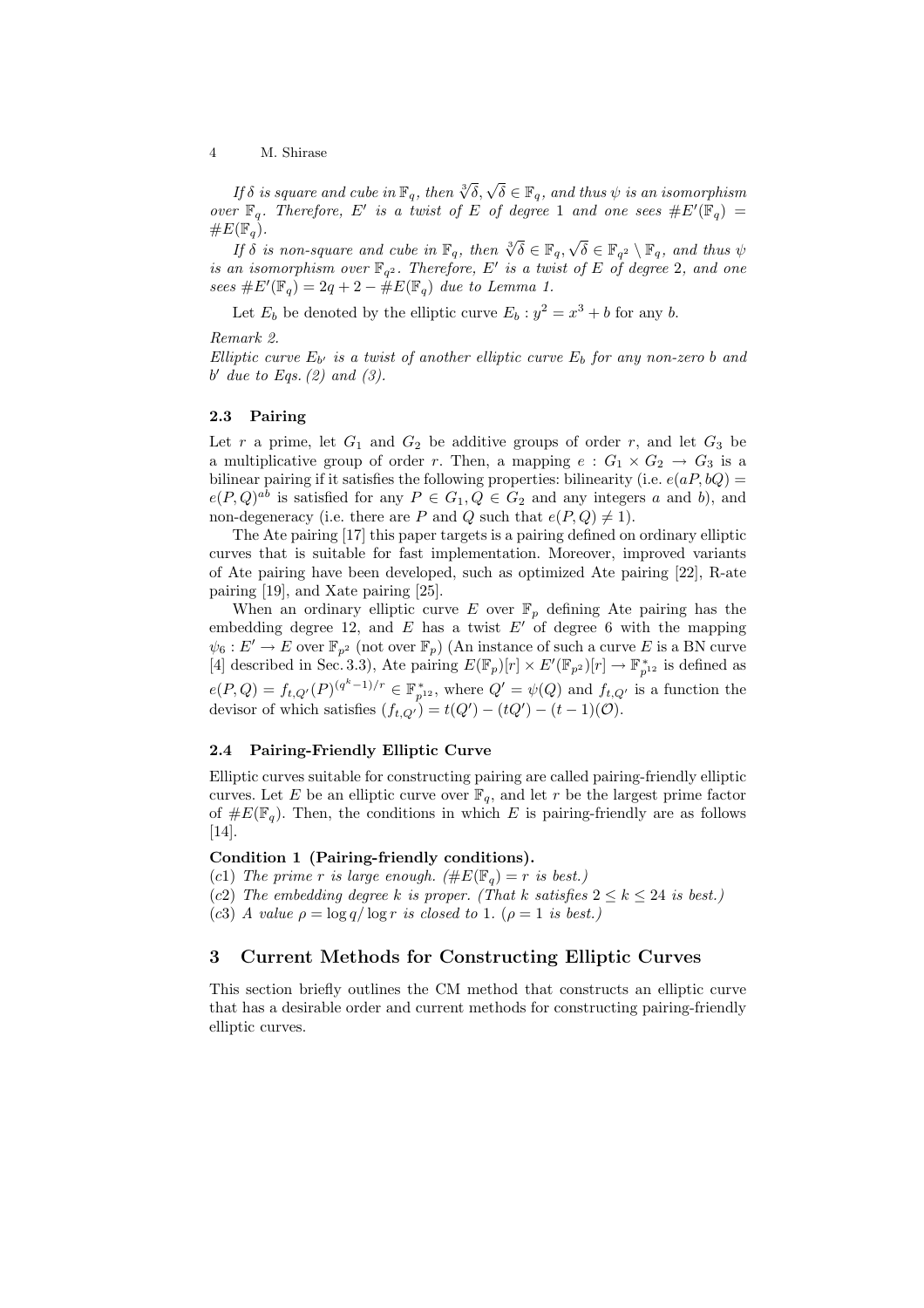#### 3.1 CM Method

The CM method [2] is an algorithm for constructing an elliptic curve E over  $\mathbb{F}_n$ that has a desirable order n from the prime p, the trace  $t = p + 1 - n$ , and a square-free integer  $D$  satisfying

$$
DV^2 = 4p - t^2.\t\t(4)
$$

The CM method consists of three steps: (a) computing the  $j$ -invariant, (b) deciding coefficients, and (c) checking the order.

Computing the j-invariant step computes  $j_0$  from input  $(p, t, D)$  such that  $j_0$  becomes the j-invariant of an elliptic curve that has an order n over  $\mathbb{F}_p$ . In deciding coefficients step, coefficients of an elliptic curve that has the  $j$ -invariant equal to  $j_0$  are generated due to a method of [27, III.1.4], say E. As described in Sec. 2.2, although  $E$  is always a twist of the elliptic curve the order of which is  $n$ , the order of  $E$  is not always equal to that of the curve. Thus, one needs to check the order. When doing this, a point  $(\mathcal{O} \neq)G \in E(\mathbb{F}_p)$  is picked up, and  $nG$  is computed. If  $nG$  is equal to  $\mathcal{O}$ , that means E has order n, then the CM method returns  $E$ . If not,  $E$  has a different order from  $n$  and one has to return to step (b).

Step (a) is the main part of CM method and costs much more than parts (b) and (c). It is known that the CM method returns *j*-invariant 0 when  $D = 3$ . Therefore, if the case of  $D = 3$  is considered, as is the case for BN curves, then the main part (a) of the CM method is skipped<sup>3</sup>.

# 3.2 Current Methods for Constructing Pairing-Friendly Elliptic Curves

Miyaji, Nakabayashi, and Tanaka first researched constructing pairing-friendly ordinary elliptic curves and they dealt with the case of the embedding degree  $k = 3, 4, 6$  [24]. Curves constructed by their method are called MNT curves. Since then, methods for constructing pairing-friendly ordinary elliptic curves have been developed by some researchers, for example, Cocks and Pinch [10], Barreto et al. [3], Brezing and Weng [9], Dupont et al. [12], Galbraith et al. [15], Barreto and Naehrig [4], Freeman [13], Freeman et al. [14], and Tanaka and Nakamula [29, 30].

These methods usually discussed how to find a prime  $p$ , a trace  $t$ , and a square-free integer  $D$  satisfying Eq. (4) and Condition 1 in Sec. 2.4. After one finds such p, t, and  $D$ , then one usually uses the CM method, which can be computationally expensive, to construct a pairing-friendly elliptic curve (refer to Sec. 3.1). In several cases, such as Barreto and Naehrig's work [4], one does not need the main step (a) of the CM method described in Sec. 3.1.

<sup>&</sup>lt;sup>3</sup> Also, computing *j*-invariant step can be skipped in the case of  $D = 1$ .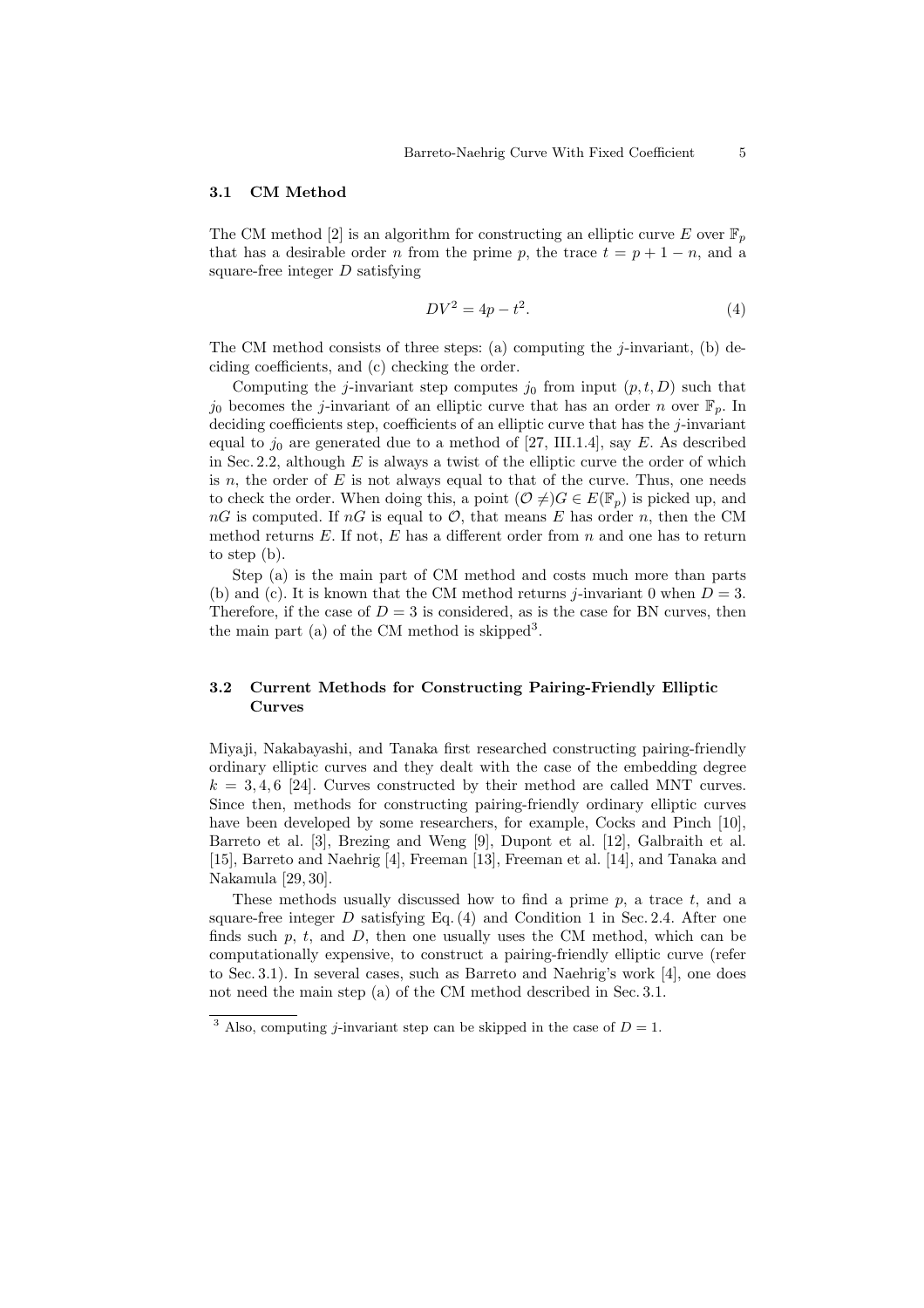#### 3.3 BN Curves

Barreto and Naehrig developed a method for constructing pairing-friendly elliptic curves with  $k = 12$  and  $\rho \approx 1$  [4]. Such curves are most suitable for 128-bit security, which is expected to become standard security in the near future [21], corresponding to 3,072-bit RSA and 256-bit elliptic curve cryptosystems (ECCs).

Let  $t(Z)$ ,  $n(Z)$ , and  $p(Z)$  be the following polynomials in Z,

$$
t(Z) = 6Z2 + 1,n(Z) = 36Z4 + 36Z3 + 18Z2 + 6Z + 1,p(Z) = n(Z) + t(Z) - 1= 36Z4 + 36Z3 + 24Z2 + 6Z + 1.
$$
 (5)

Then,  $p(Z)$  and  $t(Z)$  satisfy

$$
4p(Z) - t(Z)^2 = 3 \cdot (6Z^2 + 4Z + 1)^2.
$$
 (6)

Therefore, one selects an integer z so that both  $p(z)$  and  $n(z)$  become primes, and one has  $D = 3$  at Eq. (4). Then, the CM method returns the *j*-invariant 0 from inputs  $p(z)$ ,  $t(z)$ , and  $D = 3$  described in Sec. 3.1, and thus one does not need the main step (a) of the CM method. Therefore, the BN method is one of the most efficient methods for constructing pairing-friendly elliptic curves. To construct a pairing-friendly elliptic curve with the embedding degree 12 using BN method, first find an integer z of appropriate size so that  $p(z)$  and  $n(z)$ are primes using primality tests. Next, choose  $b \neq 0$  at random. Then, for the elliptic curve  $E_b: y^2 = x^3 + b$  over  $\mathbb{F}_{p(z)}$ , the order  $\#E(\mathbb{F}_q)$  is equal to  $n(z)$  with a probability of 1/6. Then, one carries out steps (b) and (c) of the CM method to check the order described at Sec. 3.1.

It was observed by Devegili et al.  $[11]$  that, in practice, when  $p$  satisfies some equivalence conditions then  $E_3$  is the BN curve. Performing the scalar multiplication step in this case is not necessary.

In this paper, primes given by  $p(z)$  for some integer z are called BN primes. We show that the number of points on  $E_{\pm 2}$  and  $E_{\pm 16}$  over BN prime fields are given by one of six polynomials in  $z$ . Whenever  $z$  satisfies particular congruence conditions, the number of points is  $n(z)$  and these elliptic curves are BN curves.

# 4 Mathematic Preliminaries

This section introduces a theorem that explains the number of points on a curve  $u^3 + v^3 + 1 = 0$  and theorems about quadratic and cubic residues, to which Sec. 5 refers.

### Theorem 1 (Gauss' Theorem).

Let p be a prime with  $p \equiv 1 \pmod{3}$ , and let  $M_p$  be the number of projective points on the curve over  $\mathbb{F}_p$ ,  $C: u^3 + v^3 + 1 = 0$ . Then, there are integers A and B so that

$$
4p = A^2 + 27B^2.
$$
 (7)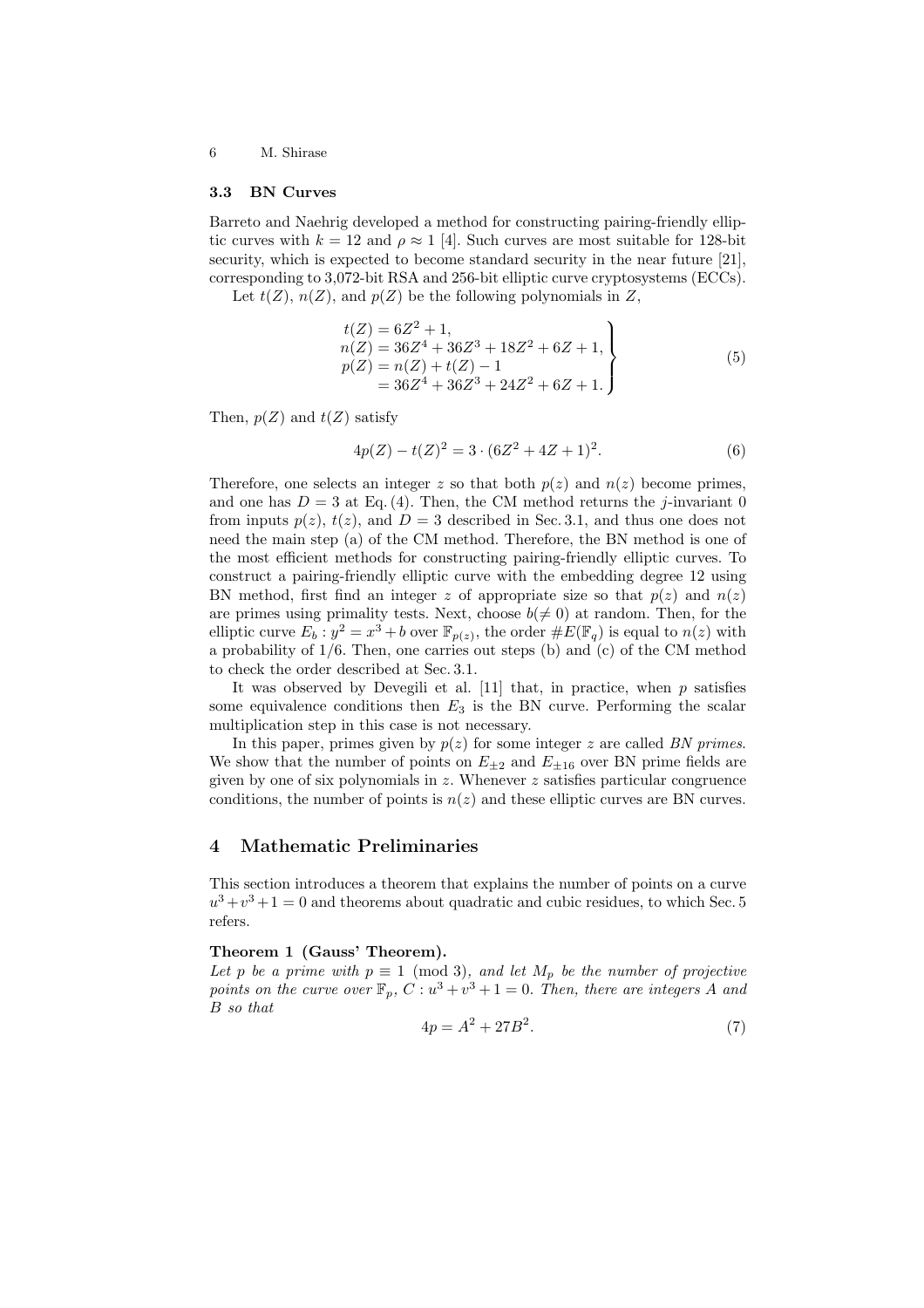A and B are unique up to changing their signs, and if we fix the sign of A so that  $A \equiv 1 \pmod{3}$ , then  $M_p = p + 1 + A$ .

Proof) Refer to Silverman and Tate [28].  $\Box$ 

Next, a famous theorem about quadratic residue is explained.

### Theorem 2.

Let  $p$  be an odd prime, and let  $(-)$  be the Legendre symbol.  $\frac{Lei}{a}$   $\int \frac{-1}{a}$  $\binom{-1}{p} = \begin{cases} 1 & \text{if } p \equiv 1 \pmod{4}, \ -1 & \text{if } p \equiv 3 \pmod{4}. \end{cases}$ 

- $-1$  if  $p \equiv 3 \pmod{4}$ .  $\mathbb{R}$  $\int 1$  if  $p \equiv \pm 1 \pmod{8}$ ,
- (*b*)  $\left( \frac{2}{2} \right)$ p =  $-1$  if  $p \equiv \pm 3 \pmod{8}$ .  $\mathbf{r}$  $\mathbf{r}$
- $(c)$   $\left(\frac{ab}{c}\right)$ p =  $\bigg(a$ p  $\bigwedge$  *(b)* p .

(d) Let  $p'$  be a prime different from  $p$ . Then,

$$
\left(\frac{p'}{p}\right) = \begin{cases} -\left(\frac{p}{p'}\right) & \text{if } p \equiv p' \equiv 3 \pmod{4}, \\ \left(\frac{p}{p'}\right) & \text{Otherwise.} \end{cases}
$$

Proof) Refer to Koblitz [18].  $\Box$ 

Last, the remainder of this section explains cubic residue and introduces Euler's conjecture<sup>4</sup> on cubic residue.

Let p be a prime with  $p \equiv 1 \pmod{3}$ . Then, a primitive cubic root  $w \in \mathbb{F}_p^*$ exists. Let g be a generator of  $\mathbb{F}_p^*$ . Then, any element  $f \in \mathbb{F}_p^*$  can be represented exists. Let y be a generator of  $\mathbb{F}_p$ . Then, any element  $f \in \mathbb{F}_p$  can be rep as  $f = g^l$  for an integer  $0 \le l \le p - 2$ . Let a symbol  $(-)_{3}$  be defined as

$$
\left(\frac{f}{p}\right)_3 = w^l.
$$

The element f is called a cubic residue module p if  $\left(\frac{e}{p}\right)$  $_3 = 1$ , and otherwise  $f$ is called a cubic non-residue modulo p.

### Theorem 3 (Euler's Conjecture).

(a) Any prime p with  $p \equiv 1 \pmod{3}$  can be represented as  $p = a^3 + 3b^2$  for some integers a and b. Let  $m = a + b$  and  $n = a - b$ . Then, 4p is written as  $4p = (m+n)^2 + 3(m-n) = (2m-n)^2 + 3n^2 = (2n-m)^2 + 3m^2$ , and exactly one of m, n and  $m - n$  is a multiple of 3. (b) For  $p = a^2 + 3b^2$  the following is true.

$$
\left(\frac{2}{p}\right)_3 = 1 \Leftrightarrow 3 \mid b. \tag{8}
$$

´

<sup>4</sup> Although Euler's conjecture is traditionally called "conjecture", it has already been proven.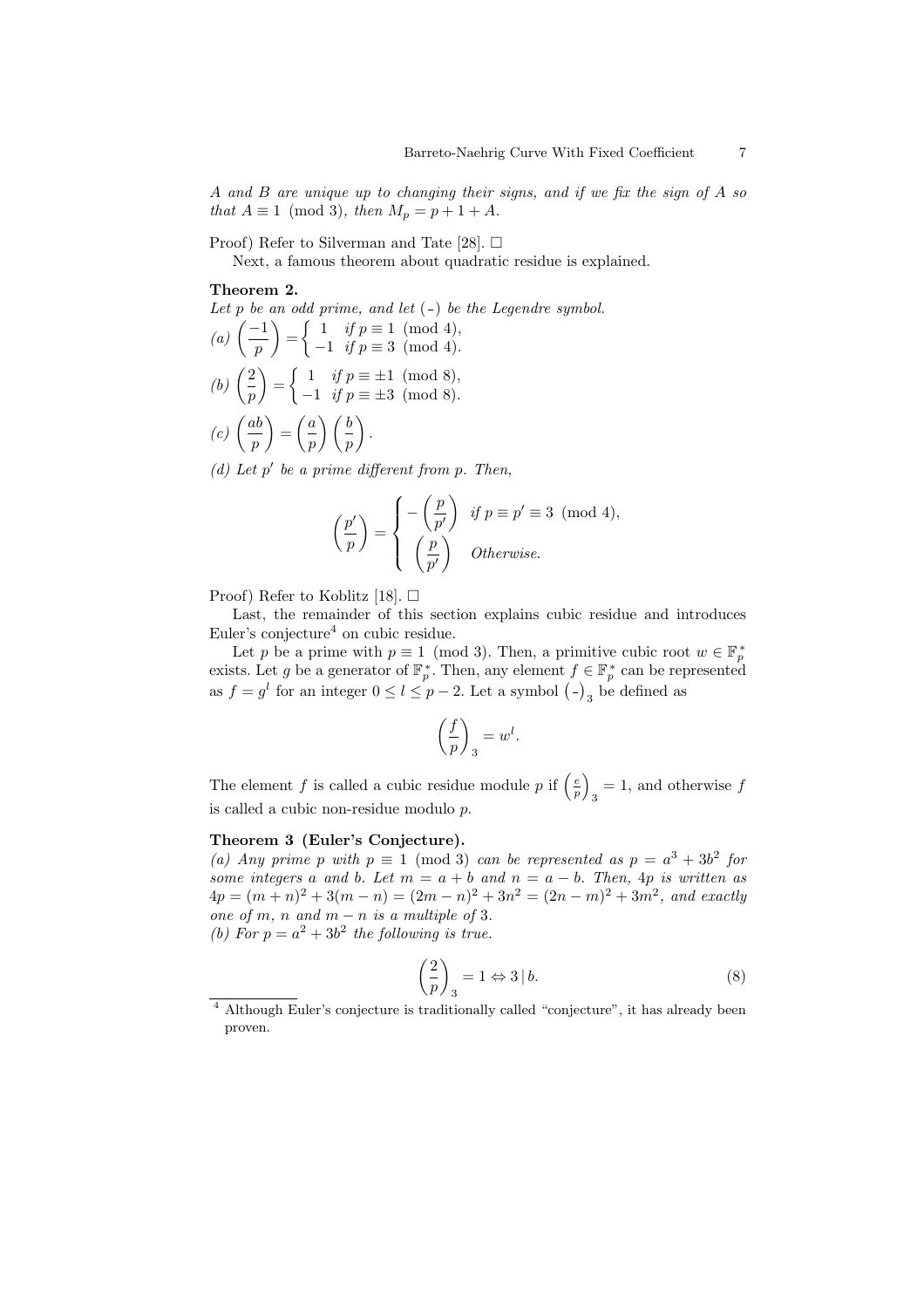$$
\left(\frac{3}{p}\right)_3 = 1 \Leftrightarrow 9 \mid b, \text{ or } 9 \mid (a+b), \text{ or } 9 \mid (a-b).
$$
 (9)

$$
\left(\frac{6}{p}\right)_3 = 1 \Leftrightarrow 9 \mid b, \text{ or } 9 \mid (a+2b), \text{ or } 9 \mid (a-2b).
$$
 (10)

Proof) Refer to Lemmermeyer [20].  $\Box$ 

Remark 3.

Theorem 1 ensures that the representation  $4p = A^2 + 27B^2$  exists for any prime p with  $p \equiv 1 \pmod{3}$ . However, it does not explain how to find such A and B. Theorem 3 ensures that the representation  $p = a^2 + 3b^2$  exists for any prime p with  $p \equiv 1 \pmod{3}$ . However, it does not explain how to find such a and b.

# 5 Proposed Method

This section explains a method for constructing BN curves and twists of BN curves using just primality tests without the CM method. To accomplish this, Theorem 4 at Sec. 5.2, which describes the number of points on elliptic curves  $E_{\pm 2}$ :  $y^2 = x^3 \pm 2$  and  $E_{\pm 16}$ :  $y^2 = x^3 \pm 16$  over  $\mathbb{F}_{p(z)}$  for any BN prime  $p(z)$ , has to be proven.

### 5.1 Quadratic and Cubic Residues Module BN Primes

To determine BN curves and twists thereof it is necessary to have some knowledge of quadratic and cubic residues modulo BN primes. Note that BN primes  $p(z) =$  $36z^4 + 36z^3 + 24z + 6z + 1$  can be represented as

$$
p(z) = (6z2 + 3z + 1)2 + 3z2.
$$
 (11)

This representation is very important. One can set  $a = 6z^2 + 3z + 1, b = z$  at Theorem 3-(b), and this fact derives the following lemma required for the proof of Theorem 4.

# Lemma 2 (Quadratic and cubic residues modulo BN primes).

For BN primes  $p(z) = 36z^4 + 36z^3 + 24z + 6z + 1$  the followings are true.<br>
(a)  $\left(\frac{-1}{\sqrt{2}}\right) = \begin{cases} 1 & \text{if } z \text{ is even,} \\ 1 & \text{if } z \text{ is even.} \end{cases}$ 

(a) 
$$
\left(\frac{-1}{p(z)}\right) = \begin{cases} 1 & \text{if } z \text{ is even,} \\ -1 & \text{if } z \text{ is odd.} \end{cases}
$$

(b) 
$$
\left(\frac{2}{p(z)}\right) = \begin{cases} 1 & \text{if } z \equiv 0, 1 \pmod{4}, \\ -1 & \text{if } z \equiv 2, 3 \pmod{4}. \end{cases}
$$

(c) 
$$
\left(\frac{3}{p(z)}\right) = \begin{cases} 1 & \text{if } z \text{ is even,} \\ -1 & \text{if } z \text{ is odd.} \end{cases}
$$

(d) 
$$
\left(\frac{-3}{p(z)}\right) = 1
$$
 for all BN primes  $p(z)$ .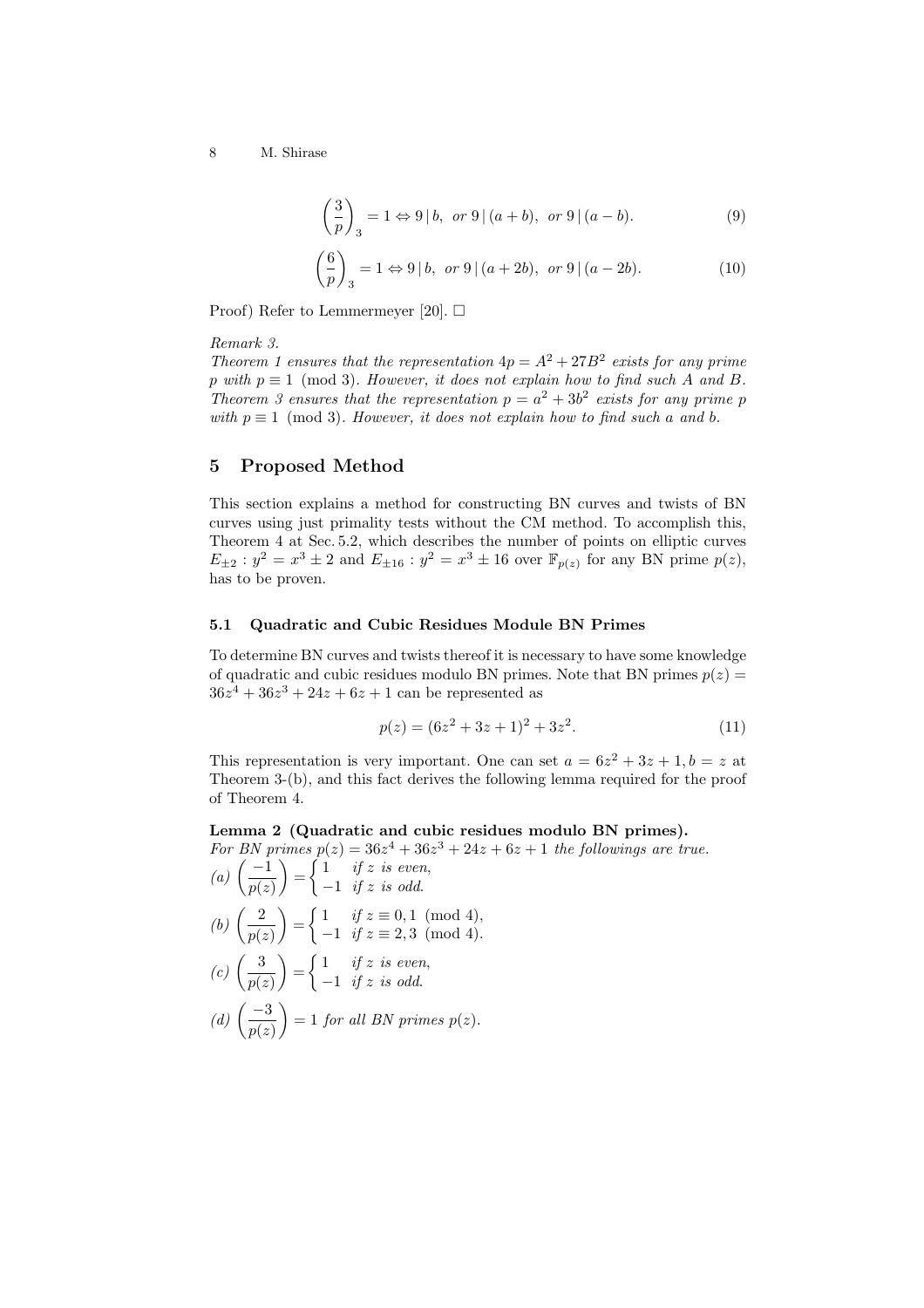(e) 
$$
\left(\frac{-1}{p(z)}\right)_3 = 1
$$
 for all BN primes  $p(z)$ .  
(f)  $\left(\frac{2}{z}\right)_3 = \begin{cases} = 1 & \text{if } z \equiv 0 \pmod{3}, \\ \frac{1}{z-1} & \text{if } z = 1, 2, \pmod{3}. \end{cases}$ 

$$
(J/\left(\frac{\overline{p(z)}}{p(z)}\right)_3\left(\neq 1 \text{ if } z\equiv 1,2\pmod{3}\right).
$$

(g) 
$$
\left(\frac{3}{p(z)}\right)_3 \begin{cases} = 1 & \text{if } z \equiv 0, 1, 5 \pmod{9}, \\ \neq 1 & \text{if } z \equiv 2, 3, 4, 6, 7, 8 \pmod{9}. \end{cases}
$$

(h) 
$$
\left(\frac{6}{p(z)}\right)_3 \begin{cases} = 1 & \text{if } z \equiv 0, 2, 4 \pmod{9}, \\ \neq 1 & \text{if } z \equiv 1, 3, 5, 6, 7, 8 \pmod{9}. \end{cases}
$$

(Proof) Refer to Appendix A.1.  $\Box$ 

Remark 4.

Due to Lemma 2, one sees that the quadratic and cubic residue status of some integers modulo BN primes  $p(z)$  can be characterized by z.

# 5.2 Orders of  $E_{\pm 16}$  and  $E_{\pm 2}$

This section proves the following theorem describing orders  $#E_{\pm 16}(\mathbb{F}_{p(z)})$  and  $\#E_{\pm 2}(\mathbb{F}_{p(z)})$  over  $\mathbb{F}_{p(z)}$ , where  $p(z) = 36z^4 + 36z^3 + 24z^2 + 6z + 1$  is each BN prime.

# Theorem 4. (Proposed Theorem)

Let  $p(z) = 36z^4 + 36z^3 + 24z^2 + 6z + 1$  be a BN prime, and let polynomials  $n_0(z)$ ,  $n_1(z)$ ,  $n_2(z)$ ,  $n_3(z)$ ,  $n_4(z)$ , and  $n_5(z)$  be defined as follows.

$$
n_0(z) = 12z^2(3z^2 + 3z + 1),
$$
  
\n
$$
n_1(z) = 36z^4 + 36z^3 + 18z^2 + 1,
$$
  
\n
$$
n_2(z) = 3(12z^4 + 12z^3 + 10z^2 + 2z + 1),
$$
  
\n
$$
n_3(z) = 4(9z^4 + 9z^3 + 9z^2 + 3z + 1),
$$
  
\n
$$
n_4(z) = 3(12z^4 + 12z^3 + 10z^2 + 4z + 1),
$$
  
\n
$$
n_5(z) = 36z^4 + 36z^3 + 18z^2 + 6z + 1.
$$

Then, the numbers of points on  $E_{\pm 16}$  and  $E_{\pm 2}$  are given by:

(a) 
$$
\#E_{16}(\mathbb{F}_{p(z)}) = \begin{cases} n_0(z) & \text{if } z \equiv 0 \pmod{3}, \\ n_4(z) & \text{if } z \equiv 1 \pmod{3}, \\ n_2(z) & \text{if } z \equiv 2 \pmod{3}. \end{cases}
$$
  
(b)  $\#E_{-16}(\mathbb{F}_{p(z)}) = \begin{cases} n_0(z) & \text{if } z \equiv 0 \pmod{6}, \\ n_1(z) & \text{if } z \equiv 1 \pmod{6}, \\ n_2(z) & \text{if } z \equiv 1 \pmod{6}, \\ n_3(z) & \text{if } z \equiv 3 \pmod{6}, \\ n_4(z) & \text{if } z \equiv 4 \pmod{6}, \\ n_5(z) & \text{if } z \equiv 5 \pmod{6}. \end{cases}$   
(c)  $\#E_2(\mathbb{F}_{p(z)}) = \begin{cases} n_0(z) & \text{if } z \equiv 0, 9 \pmod{12}, \\ n_1(z) & \text{if } z \equiv 7, 10 \pmod{12}, \\ n_2(z) & \text{if } z \equiv 5, 8 \pmod{12}, \\ n_3(z) & \text{if } z \equiv 3, 6 \pmod{12}, \\ n_4(z) & \text{if } z \equiv 1, 4 \pmod{12}, \\ n_4(z) & \text{if } z \equiv 1, 4 \pmod{12}, \\ n_4(z) & \text{if } z \equiv 1, 4 \pmod{12}, \end{cases}$ 

$$
\begin{cases}\n n_4(z) & \text{if } z \equiv 1, 1 \pmod{12}, \\
 n_5(z) & \text{if } z \equiv 2, 11 \pmod{12}.\n\end{cases}
$$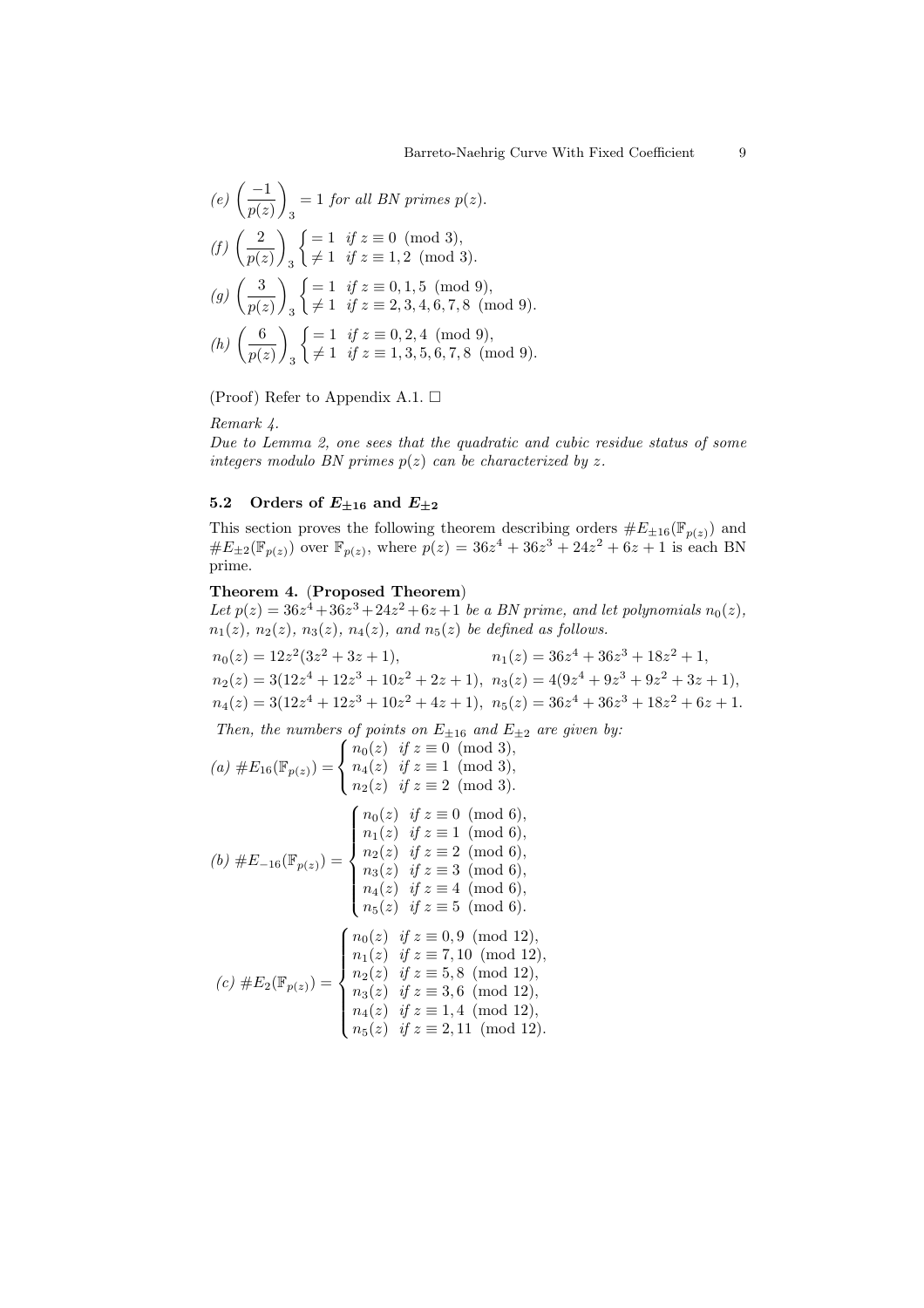$$
(d) \#E_{-2}(\mathbb{F}_{p(z)}) = \begin{cases} n_0(z) & \text{if } z \equiv 0, 3 \pmod{12}, \\ n_1(z) & \text{if } z \equiv 1, 10 \pmod{12}, \\ n_2(z) & \text{if } z \equiv 8, 11 \pmod{12}, \\ n_3(z) & \text{if } z \equiv 6, 9 \pmod{12}, \\ n_4(z) & \text{if } z \equiv 4, 7 \pmod{12}, \\ n_5(z) & \text{if } z \equiv 2, 5 \pmod{12}. \end{cases}
$$

Proof) The proof is done at Sec. 5.3.  $\Box$ 

Remark 5. [Relationship between Theorem 4 and BN curve]

Curves in Theorem 4 that have order  $n_5(z)$  are BN curves because  $n_5(z)$  is equal to  $n(z)$  at Eq. (5), then they are pairing-friendly. Other curves in Theorem 4 are twists of BN curves the embedding degree of which is not equal to 12, then they are not pairing-friendly. However, note that curves in Theorem 4 that have order  $n_1(z)$  that is irreducible may be used for ECCs because ECCs do not care about the embedding degree.

# Remark 6 (Obvious point).

Elliptic curves  $E_{16}$  and  $E_{\pm 2}$  over  $\mathbb{F}_{p(z)}$  have obvious points  $(0, 4) \in E_{16}(\mathbb{F}_{p(z)})$ ,  $(-1,1) \in E_2(\mathbb{F}_{p(z)})$ , and  $(3,5) \in E_{-2}(\mathbb{F}_{p(z)})$ , respectively. Therefore, when one uses these curves to construct a PBC or an ECC, one does not need to find a base point.

Remark 7 (Elliptic curves suitable for PBCs or ECCs).

Due to Theorem 4 and Remarks 5 and 6,  $E_2$  over  $\mathbb{F}_{p(z)}$  with  $z \equiv 2,11 \pmod{12}$ and  $E_{-2}$  over  $\mathbb{F}_{p(z)}$  with  $z \equiv 2,5 \pmod{12}$  are suitable for PBCs if  $p(z)$  and  $n_5(z)$  are primes. Of course they are also suitable for ECCs. In addition, elliptic curves  $E_2$  over  $\mathbb{F}_{p(z)}$  with  $z \equiv 7, 10 \pmod{12}$  and  $E_{-2}$  over  $\mathbb{F}_{p(z)}$  with  $z \equiv 1, 10$ (mod 12) are suitable for ECCs if  $p(z)$  and  $n_1(z)$  are primes.

### 5.3 Proof of Theorem 4

The outline of the proof of Theorem 4 is as follows: First, polynomials which generate A and B satisfying Eq.  $(7)$  of Theorem 1 are constructed by using Theorem 3. Then, one can explicitly see the number of points on the curve  $C: u^{3} + v^{3} + 1 = 0$  due to Theorem 1. Next,  $\#C(\mathbb{F}_{p(z)}) = \#E_{-432}(\mathbb{F}_{p(z)})$  is shown. Last, considering twists of  $E_{-432}$  derives Theorem 4.

#### Lemma 3.

Let  $p(z) = 36z^4 + 36z^3 + 24z^2 + 6z + 1$  be a BN prime, and let C be a curve defined as  $C: x^3 + y^3 + 1 = 0$  as well as Theorem 1. Then, the following is true. (a)  $\#C(\mathbb{F}_p)$  is given by:

$$
#C(\mathbb{F}_p) = \begin{cases} 12z^2(3z^2 + 3z + 1) & (= n_0(z)) \text{ if } z \equiv 0 \pmod{3}, \\ 3(12z^4 + 12z^3 + 10z^2 + 4z + 1) & (= n_4(z)) \text{ if } z \equiv 1 \pmod{3}, \\ 3(12z^4 + 12z^3 + 10z^2 + 2z + 1) & (= n_2(z)) \text{ if } z \equiv 2 \pmod{3}, \end{cases}
$$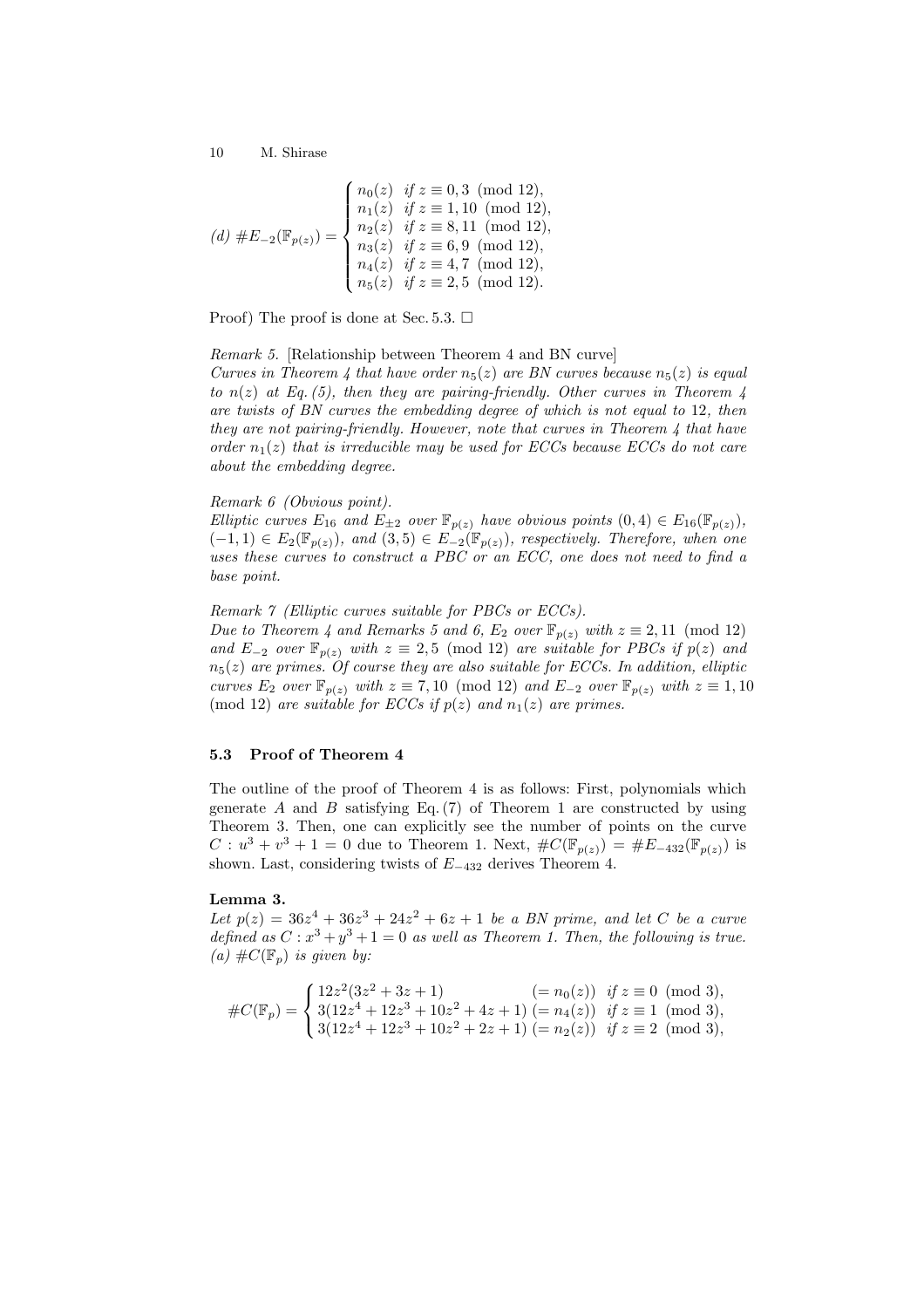where  $n_0(z)$ ,  $n_2(z)$ , and  $n_4(z)$  are of Theorem 4. (b)  $C(\mathbb{F}_{p(z)})$  has 3 points at infinity.  $(c) \#C(\mathbb{F}_{p(z)}) = \#E_{-432}(\mathbb{F}_{p(z)})$ , that is,

$$
\#E_{-432}(\mathbb{F}_p) = \begin{cases} 12z^2(3z^2 + 3z + 1) & (= n_0(z)) \text{ if } z \equiv 0 \pmod{3}, \\ 3(12z^4 + 12z^3 + 10z^2 + 4z + 1) & (= n_4(z)) \text{ if } z \equiv 1 \pmod{3}, \\ 3(12z^4 + 12z^3 + 10z^2 + 2z + 1) & (= n_2(z)) \text{ if } z \equiv 2 \pmod{3}, \end{cases}
$$

Proof) Refer to Appendix A.2.  $\Box$ 

### Lemma 4.

Let  $p(z)$  be a BN prime, let E and E' be elliptic curves over  $\mathbb{F}_{p(z)}$ , and let  $n_0(z), \dots, n_5(z)$  be of Theorem 4. Then, the followings are true. (a) If  $E'$  is a twist of  $E$  degree 1 then

$$
\#E'(\mathbb{F}_{p(z)}) = \#E(\mathbb{F}_{p(z)}).
$$

(b) If E' is a twist of E degree 2 then  $\#E'(\mathbb{F}_{p(z)})$  is given by

#E 0 (Fp(z)) = n3(z) if #E(Fp(z)) = n0(z), n5(z) if #E(Fp(z)) = n2(z), n1(z) if #E(Fp(z)) = n4(z).

Proof) Refer to Appendix A.3.  $\Box$ 

Now, this paper will complete proving Theorem 4. Proof of Theorem 4-(a):

Note that the statement of Theorem 4-(a) is same as  $\#E_{16}(\mathbb{F}_{p(z)}) = \#E_{-432}(\mathbb{F}_{p(z)})$ due to Lemma 3-(c). Therefore, it is enough to show  $\#E_{16}(\mathbb{F}_{p(z)}) = \#E_{-432}(\mathbb{F}_{p(z)})$ . Due to Lemma 2-(d),  $-3$  is a quadratic residue modulo any BN prime  $p(z)$ . Thus,  $-27 = (-3)^3$  is a quadratic and cubic residue modulo  $p(z)$ . Due to Remark 1,  $E_{16}$ :  $y^2 = x^3 - 432/(-27)$  is a twist of  $E_{-432}$ :  $x^3 = y^2 - 432$  of degree 1, which means  $\#E_{16}(\mathbb{F}_{p(z)}) = \#E_{-432}(\mathbb{F}_{p(z)})$  due to Lemma 4-(a). Proof of Theorem 4-(b):

First, consider the case where z is even. Due to Lemma 2-(a) and (e),  $-1$  is a quadratic and cubic residue modulo  $p(z)$ . Due to Remark 1,  $E_{-16}$ :  $y^2 =$  $x^3 + 16/(-1)$  is a twist of  $E_{16}$ :  $y^2 = x^3 + 16$  of degree 1. Therefore, one sees  $\#E_{-16}(\mathbb{F}_{p(z)}) = \#E_{16}(\mathbb{F}_{p(z)})$  due to Lemma 4-(a). Therefore, due to Theorem  $4-(a)$ , one sees

$$
\#E_{-16}(\mathbb{F}_{p(z)}) =
$$
\n
$$
\begin{cases}\nn_0(z) & \text{if } z \equiv 0 \pmod{3} \text{ and } z \equiv 0 \pmod{2} \quad (\text{i.e. } z \equiv 0 \pmod{6}), \\
n_4(z) & \text{if } z \equiv 1 \pmod{3} \text{ and } z \equiv 0 \pmod{2} \quad (\text{i.e. } z \equiv 4 \pmod{6}), \\
n_2(z) & \text{if } z \equiv 2 \pmod{3} \text{ and } z \equiv 0 \pmod{2} \quad (\text{i.e. } z \equiv 2 \pmod{6}).\n\end{cases}
$$

Next, consider the case where z is odd. Due to Lemma 2-(a) and (e),  $-1$ is a quadratic non-residue and cubic residue modulo  $p(z)$ . Due to Remark 1,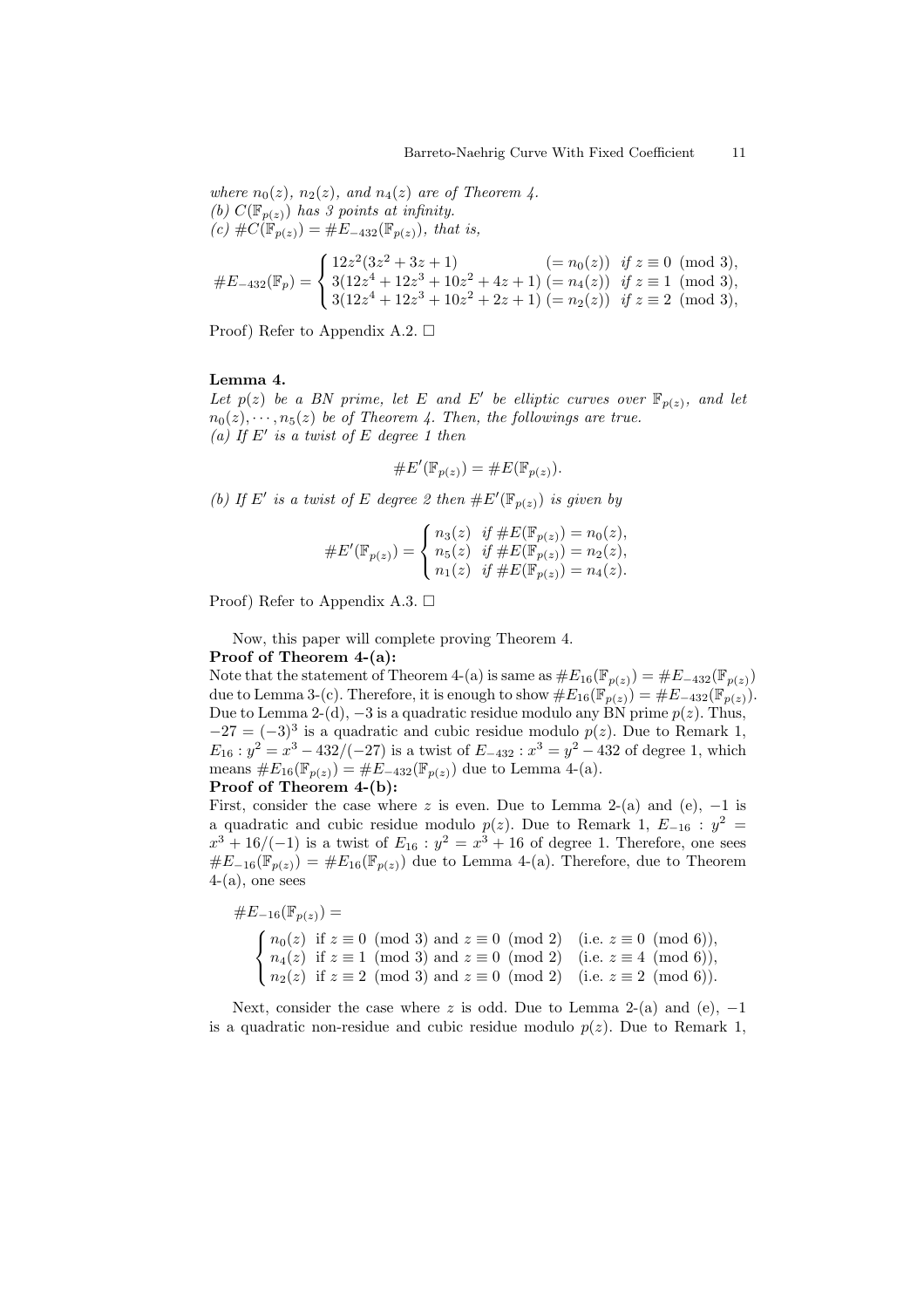$E_{-16}: y^2 = x^3 + 16/(-1)$  is a twist of  $E_{16}: y^2 = x^3 + 16$  of degree 2. Therefore, due to Theorem 4-(a) and Lemma 4-(b), one sees

$$
#E_{-16}(\mathbb{F}_{p(z)}) =
$$
  

$$
\begin{cases} n_3(z) \text{ if } z \equiv 0 \pmod{3} \text{ and } z \equiv 1 \pmod{2} \quad (\text{i.e. } z \equiv 3 \pmod{6}), \\ n_5(z) \text{ if } z \equiv 1 \pmod{3} \text{ and } z \equiv 1 \pmod{2} \quad (\text{i.e. } z \equiv 5 \pmod{6}), \\ n_1(z) \text{ if } z \equiv 2 \pmod{3} \text{ and } z \equiv 1 \pmod{2} \quad (\text{i.e. } z \equiv 1 \pmod{6}). \end{cases}
$$

### Proof of Theorem 4-(c) and (d):

For the proof, one divides set of z's into 2 cases,  $z \equiv 0,1 \pmod{4}$  and  $z \equiv 2,3$ (mod 4).

Case 1:  $z \equiv 0, 1 \pmod{4}$ 

In this case 2 is a quadratic residue modulo  $p(z)$ , and thus  $2<sup>3</sup>$  is a quadratic and cubic residue modulo  $p(z)$ . Due to Remark 1,  $E_2$  and  $E_{-2}$  are twists of  $E_{16}$  and  $E_{-16}$  of degree 1, respectively. Thus, due to Lemma 4-(a), one has  $\#E_2(\mathbb{F}_{p(z)}) = \#E_{16}(\mathbb{F}_{p(z)})$  and  $\#E_{-2}(\mathbb{F}_{p(z)}) = \#E_{-16}(\mathbb{F}_{p(z)})$ . Therefore, due to Theorem  $4-(a)$  and  $(b)$ , one sees

$$
\#E_2(\mathbb{F}_{p(z)}) =
$$

Ī,  $\sqrt{ }$  $\mathcal{L}$  $n_0(z)$  if  $z \equiv 0 \pmod{3}$  and  $z \equiv 0,1 \pmod{4}$  (i.e.  $z \equiv 0,9 \pmod{12}$ ),  $n_4(z)$  if  $z \equiv 1 \pmod{3}$  and  $z \equiv 0,1 \pmod{4}$  (i.e.  $z \equiv 1,4 \pmod{12}$ ),  $n_2(z)$  if  $z \equiv 2 \pmod{3}$  and  $z \equiv 0,1 \pmod{4}$  (i.e.  $z \equiv 5,8 \pmod{12}$ ),

$$
\#E_{-2}(\mathbb{F}_{p(z)}) =
$$

 $\overline{a}$  $\int$  $\begin{matrix} \phantom{-} \end{matrix}$  $n_0(z)$  if  $z \equiv 0 \pmod{6}$  and  $z \equiv 0,1 \pmod{4}$  (i.e.  $z \equiv 0 \pmod{12}$ ),  $n_1(z)$  if  $z \equiv 1 \pmod{6}$  and  $z \equiv 0,1 \pmod{4}$  (i.e.  $z \equiv 1 \pmod{12}$ ),  $n_2(z)$  if  $z \equiv 2 \pmod{6}$  and  $z \equiv 0,1 \pmod{4}$  (i.e.  $z \equiv 8 \pmod{12}$ ),  $n_3(z)$  if  $z \equiv 3 \pmod{6}$  and  $z \equiv 0,1 \pmod{4}$  (i.e.  $z \equiv 9 \pmod{12}$ ),  $n_4(z)$  if  $z \equiv 4 \pmod{6}$  and  $z \equiv 0,1 \pmod{4}$  (i.e.  $z \equiv 4 \pmod{12}$ ),  $n_5(z)$  if  $z \equiv 5 \pmod{6}$  and  $z \equiv 0,1 \pmod{4}$  (i.e.  $z \equiv 5 \pmod{12}$ ).

Case 2:  $z \equiv 2,3 \pmod{4}$ 

In this case 2 is a quadratic non-residue modulo  $p(z)$  due to Lemma 2-(b), and thus  $2^3$  is a quadratic non-residue and cubic residue modulo  $p(z)$ . Due to Remark 1,  $E_2$  and  $E_{-2}$  are twists of  $E_{16}$  and  $E_{-16}$  of degree 2, respectively. Therefore, due to Theorem  $4-(a)$ , (b) and Lemma  $4-(b)$ , one sees

$$
\#E_2(\mathbb{F}_{p(z)}) =
$$

 $\sqrt{ }$  $\mathcal{L}$  $n_3(z)$  if  $z \equiv 0 \pmod{3}$  and  $z \equiv 2,3 \pmod{4}$  (i.e.  $z \equiv 3,6 \pmod{12}$ ),  $n_1(z)$  if  $z \equiv 1 \pmod{3}$  and  $z \equiv 2,3 \pmod{4}$  (i.e.  $z \equiv 7,10 \pmod{12}$ ),  $n_5(z)$  if  $z \equiv 2 \pmod{3}$  and  $z \equiv 2,3 \pmod{4}$  (i.e.  $z \equiv 2,11 \pmod{12}$ ),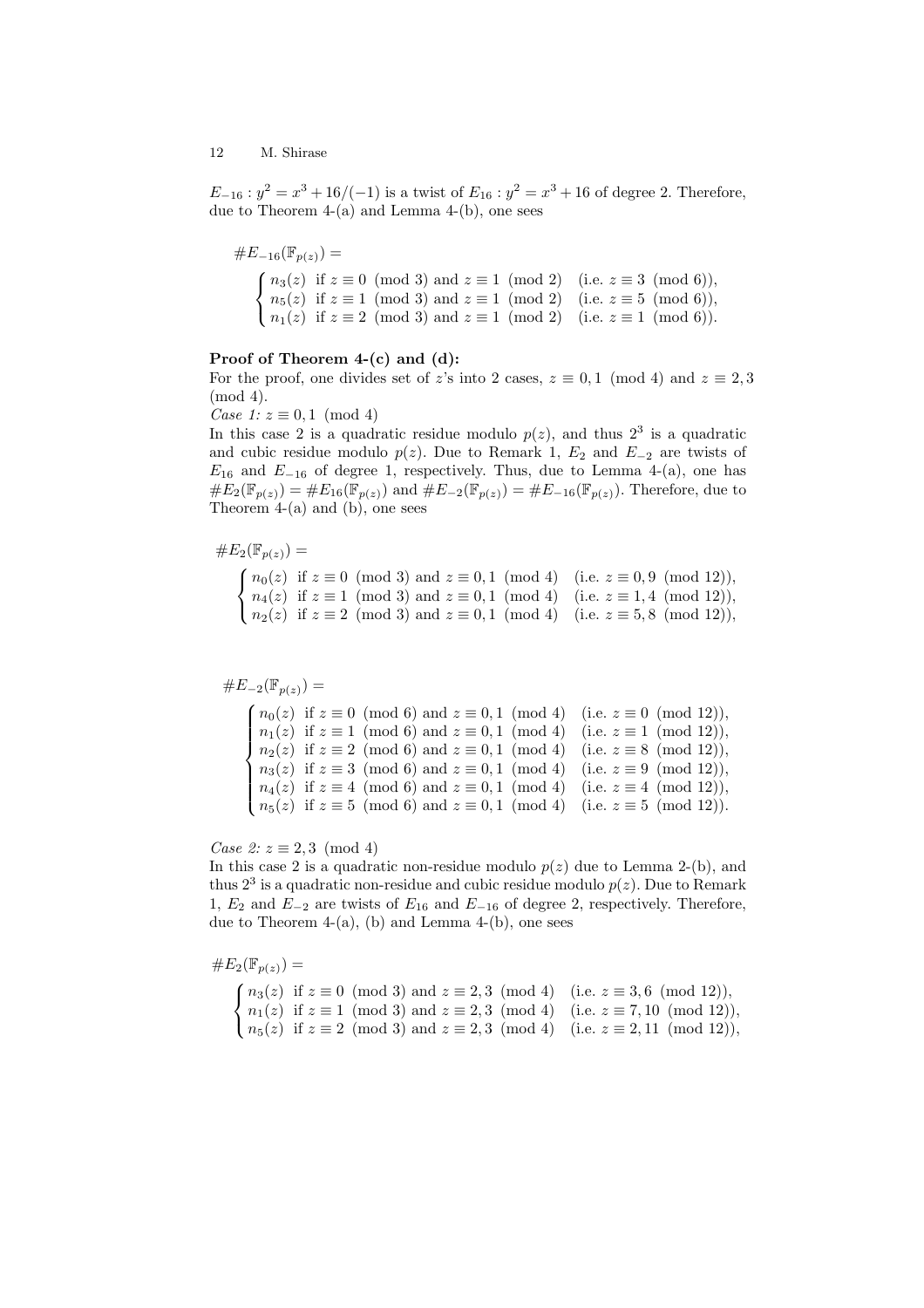$$
\#E_{-2}(\mathbb{F}_{p(z)}) =
$$
\n
$$
\begin{cases}\nn_3(z) \text{ if } z \equiv 0 \pmod{6} \text{ and } z \equiv 2,3 \pmod{4} \quad \text{(i.e. } z \equiv 6 \pmod{12}), \\
n_4(z) \text{ if } z \equiv 1 \pmod{6} \text{ and } z \equiv 2,3 \pmod{4} \quad \text{(i.e. } z \equiv 7 \pmod{12}), \\
n_5(z) \text{ if } z \equiv 2 \pmod{6} \text{ and } z \equiv 2,3 \pmod{4} \quad \text{(i.e. } z \equiv 2 \pmod{12}), \\
n_0(z) \text{ if } z \equiv 3 \pmod{6} \text{ and } z \equiv 2,3 \pmod{4} \quad \text{(i.e. } z \equiv 3 \pmod{12}), \\
n_1(z) \text{ if } z \equiv 4 \pmod{6} \text{ and } z \equiv 2,3 \pmod{4} \quad \text{(i.e. } z \equiv 10 \pmod{12}), \\
n_2(z) \text{ if } z \equiv 5 \pmod{6} \text{ and } z \equiv 2,3 \pmod{4} \quad \text{(i.e. } z \equiv 11 \pmod{12}).\n\end{cases}
$$

The proof of Theorem 4 is completed.  $\Box$ 

### 5.4 Method for Constructing BN Curves Using Theorem 4

As described in Remark 7,  $E_2$  over  $\mathbb{F}_{p(z)}$  with  $z \equiv 2,11 \pmod{12}$  and  $E_{-2}$ over  $\mathbb{F}_{p(z)}$  with  $z \equiv 2, 5 \pmod{12}$  are BN curves with an obvious point. Now, pick up  $E_2$  over  $\mathbb{F}_{p(z)}$  with  $z \equiv 2,11 \pmod{12}$  as an example. To construct a BN curve with an obvious point, one just finds an integer  $z$  such that  $p(z)$ and  $n_5(z)$  are primes. Then, one obtains a BN curve  $E_2$  over  $\mathbb{F}_{p(z)}$ , meaning  $\#E_2(\mathbb{F}_{p(z)}) = n_5(z)$ , the embedding degree 12, and has a point  $(-1,1)$  due to Theorem 4.

**Example** When  $z = 6332666225848387499$  is selected at Theorem 4, both  $p(z)$ and  $n_5(z)$  become primes of 256-bit. Therefore, one sees  $E_2 : y^2 = x^3 + 2$  is a BN curve, that is, a pairing-friendly elliptic curve that has the embedding degree 12 with an obvious point  $(-1, 1)$ .

### 5.5 Comparison of proposed and current methods

Consider how to construct a pairing-friendly elliptic curve with a point for a base point of a PBC using the current and the proposed methods.

In current methods, first one find a prime  $p$  and the prime order  $n$  using primality tests, and a square-free integer  $D$  of Eq. (4) satisfying Condition 1. Next one uses the CM method, which consists of three steps: computing the  $j$ invariant that is main step, deciding coefficients, and checking the order, from  $p$ , n and D to construct a desirable elliptic curves described in Sec. 3.1. When  $D = 1$ or 3, computing the *j*-invariant step can be skipped. For example, Algorithm 1 of  $[4]$ , which is the original paper BN curves whose D is 3, is one of the most efficient current one for constructing pairing-friendly elliptic curves. It skips the main step of the CM method and takes 6 scalar multiplications on average.

After this, one searches for a point on the elliptic curve for a base point of PBC. If there is an obvious point, for example,  $(1,2) \in E_3 : y^2 = x^3 + 3$ , finding a point can be skipped, but if not, one has to compute a square root in  $\mathbb{F}_p$  to find a point. Therefore, one needs at least primality tests and order checking to construct a pairing-friendly elliptic curve. Note that checking the order takes nonnegligible cost in terms of implementation and time.

On the other hand, the proposed method for constructing BN curve does not need to perform scalar multiplication, use the CM method, nor find a point. One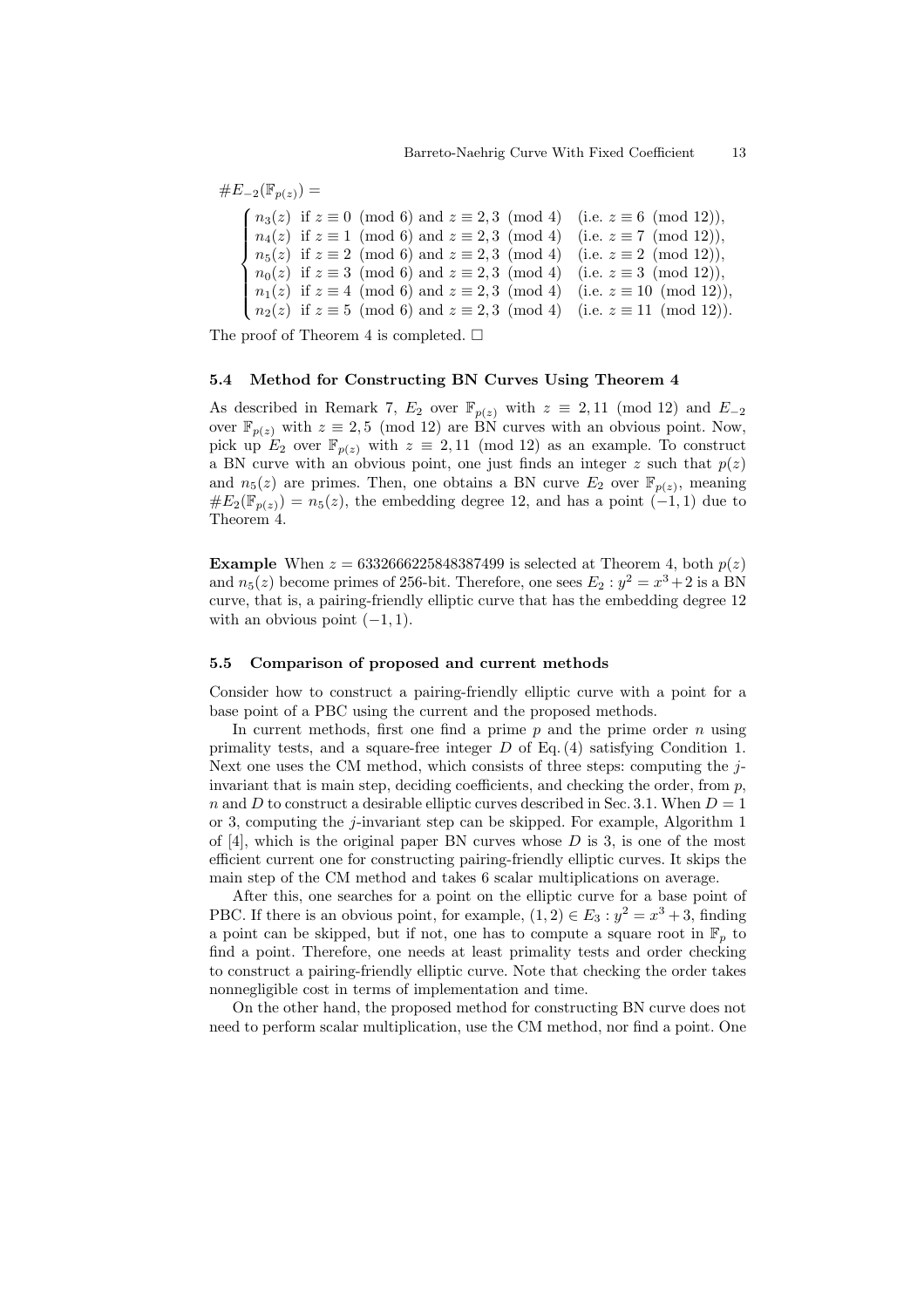just needs primality tests, which are also needed to construct not only PBCs but also major public key cryptosystems such as RSA and ECC, to find a prime and an order.

# 6 Conclusion

This paper has explicitly provided the order of elliptic curves  $E_{\pm 16}$ :  $y^2 = x^3 \pm 16$ and  $E_{\pm 2}: y^2 = x^3 \pm 2$  over  $\mathbb{F}_{p(z)}$ , which are BN curves or twists of BN curves, by one of 6 polynomials using Gauss' theorem and Euler's conjecture, where  $p(z)$ is a BN prime represented as  $p(z) = 36z^4 + 36z^3 + 18z^2 + 6z + 1$ . Especially,  $E_2$ over  $\mathbb{F}_{p(z)}$  with  $z \equiv 2, 11 \pmod{12}$  and  $E_{-2}$  over  $\mathbb{F}_{p(z)}$  with  $z \equiv 2, 5 \pmod{12}$ are BN curves with an obvious point for a base point of PBC. Consequently, one can construct pairing-friendly elliptic curves without using the CM method or even checking the order.

# References

- 1. Al-Riyami, S.S., Paterson, K.G.: Certificateless public key cryptography. In: Laih, C.S. (Ed.) ASIACRYPT 2003. LNCS, vol. 2894, pp. 452-473. Springer, Heidelberg (2003)
- 2. Atkin, L.A.O., Morain, F.: Elliptic Curves and Primality Proving. Math. Comp. 61, 29-68 (1993)
- 3. Barreto, P.S.L.M., Lynn, B., Scott, M.: Constructing elliptic curves with prescribed embedding degrees. In: Cimato, S., Galdi, C., Persiano, G. (Eds.) SCN 2002. LNCS, vol. 2576, pp. 257-267. Springer, Heidelberg (2002)
- 4. Barreto, P.S.L.M., Naehrig, M.: Pairing-friendly elliptic curves of prime order. In: Preneel, B., Tavares, S. (Eds.) SAC 2005. LNCS, vol. 3897, pp. 319-331. Springer, Heidelberg (2006)
- 5. Boneh, D., Crescenzo, G.D., Ostrovsky, R., Persiano, G.: Public key encryption with keyword search, In: Cachin, C., Camenisch, J. (Eds.) EUROCRYPT 2004. LNCS, vol. 3027, pp. 506-522. Springer, Heidelberg (2004)
- 6. Boneh, D., Franklin, M.: Identity-based encryption from the Weil pairing. In: Kilian, J. (Ed.) SIAM Journal of Computing. LNCS, vol. 32, pp. 586-615. Springer, Heidelberg (2003)
- 7. Boneh, D., Gentry, C., Lynn, B., Shacham, H.: Aggregate and verifiably encrypted signatures from bilinear maps. In: Biham, E. (Ed.) EUROCRYPT 2003. LNCS, vol. 2656, pp. 416-432. Springer, Heidelberg (2003)
- 8. Boneh, D., Gentry, C., Waters, B.: Collusion resistant broadcast encryption with short ciphertexts and private keys. In: Shoup, V. (Ed.) CRYPTO 2005. LNCS, vol. 3621, pp. 258-275. Springer, Heidelberg (2005)
- 9. Brezing, F., Weng, A.: Elliptic curves suitable for pairing based cryptography. Designs, Codes and Cryptography. Springer–Verlag. 37, 133-141 (2005)
- 10. Cocks, C., Pinch, R.: Identity-based cryptosystems based on the Weil pairing. Unpublished manuscript. (2001)
- 11. Devegili, A.J., Scott, M., Dahab, R.: Implementing cryptographic pairings over Barreto-Naehrig curves. In: Takagi, T., Okamoto, T., Okamoto, E., Okamoto, T. (Eds.) Pairing 2007. LNCS, vol. 4575, pp. 197-207. Springer, Heidelberg (2007)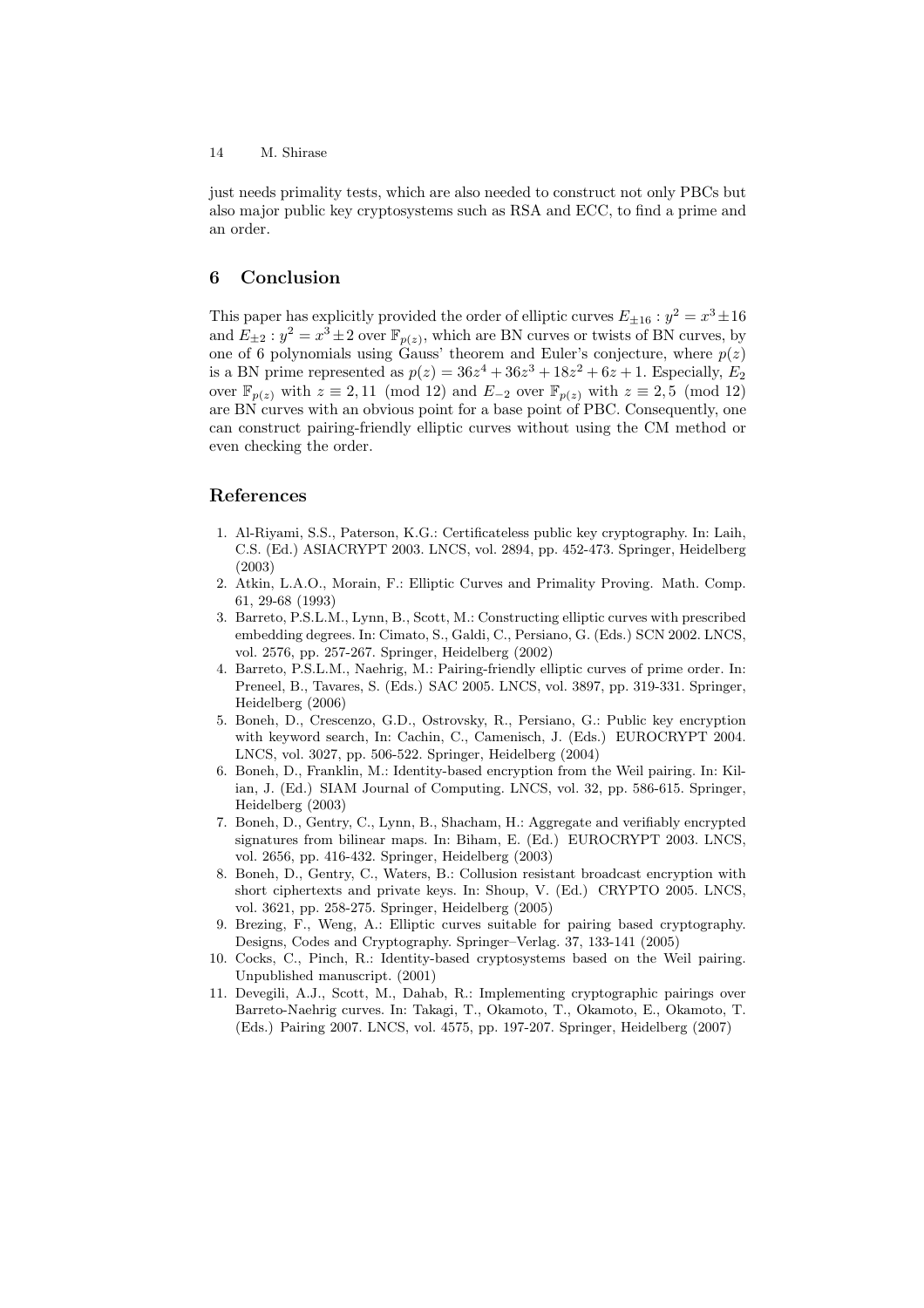- 12. Dupont, R., Enge, A., Morain, F.: Building curves with arbitrary small MOV degree over finite prime fields. Journal of Cryptology. 18, 79-89 (2005)
- 13. Freeman, D.: Constructing pairing-friendly elliptic curves with embedding degree 10. In: Hess, F., Pauli, S., Pohst, M. (Eds.) Algorithmic Number Theory. LNCS, vol. 4076, pp. 452-465. Springer, Heidelberg (2006)
- 14. Freeman, D., Scott, M., Teske, E.: A taxonomy of pairing-friendly elliptic curves. Journal of Cryptology. 23, (2009)
- 15. Galbraith, S.D., McKee, J.F., Valença, P.C.: Ordinary abelian varieties having small embedding degree. Finite Fields and Their Applications. 13, 800-814 (2007)
- 16. Hess, F.: Efficient identity based signature schemes based on pairings. In: Nyberg, K., Heys, H. (Eds.) SAC 2002. LNCS, vol. 2595, pp. 310-324. Springer, Heidelberg (2003)
- 17. Hess, F., Smart, N., and Vercauteren, F.: The Eta pairing revisited. IEEE Transactions on Information Theory, 52, 4595-4602 (2006)
- 18. Koblitz, N.: A course in number theory and cryptography. Springer–Verlag (1994)
- 19. Lee, E., Lee, H. and Park, C.: Efficient and generalized pairing computation on abelian varieties. Cryptology ePrint Archieve, Report 2008/40 (2008)
- 20. Lemmermeyer F.: Reciprocity laws, Springer–Verlag (2000)
- 21. Lenstra, A.K. and Verheul, E.R.: Selecting cryptographic key sizes. Journal of Cryptology, 14, 4, 255-293, Springer (2001)
- 22. Matsuda, S., Kanayama, N., Hess, F., and Okamoto, E.: Optimized versions of the Ate and twisted Ate pairings. In: Galbraith, S.D. (Eds.) Cryptography and Coding, LNCS, vol. 4887, pp. 302-312, Springer, Heidelberg (2007)
- 23. Menezes, A., Okamoto, T., and S. Vanstone, S.: Reducing elliptic curve logarithms to logarithms in a finite field. IEEE Transactions on Information Theory, 39, 5, 1639-1646 (1993)
- 24. Miyaji, A., Nakabayashi, M., and Takano, S.: New explicit conditions of elliptic curve traces for FR-reduction. IEICE Transactions on Fundamentals, E84-A, 5, 1234-1243 (2001)
- 25. Nogami, Y., Akane, M., Sakemi, Y., Kato, H., and Morikawa, Y.: Integer variable χ-based Ate pairing. In: Galbraith, S.D. and Paterson, K.G. (Eds.) Pairing 2008, LNCS, 5209, pp. 178-191, Springer, Heidelberg (2008)
- 26. Sakai, R., Ohgishi, K., and Kasahara, M.: Cryptosystems based on pairing. In SCIS 2000, Okinawa, Japan (2000)
- 27. Silverman, J.H.: The arithmetic of elliptic curves. Springer–Verlag (1986)
- 28. Silverman, J.H. and Tate, J.: Rational points on elliptic curves. Springer–Verlag (1992)
- 29. Tanaka, S. and Nakamula, K.: More constructing pairing-friendly elliptic curves for cryptography. In: Shacham, H. and Waters, B. (Eds) http://arxiv.org/PS cache/arxiv/pdf/0711/0711.1942v1.pdf
- 30. Tanaka, S. and Nakamula, K.: Constructing pairing-friendly elliptic curves using factorization of cyclotomic polynomials. In: Galbraith, S.D. and Paterson, K.G. (Eds.) Pairing 2008, LNCS, vol. 5209, pp. 136-145, Springer, Heidelberg (2008)
- 31. Zhang, F. and Kim, K.: ID-based blind signature and ring signature from pairings. In: Zheng, Y. (Ed.) ASIACRYPT 2002, LNCS, vol. 2501, pp. 629-637, Springer, Heidelberg (2002)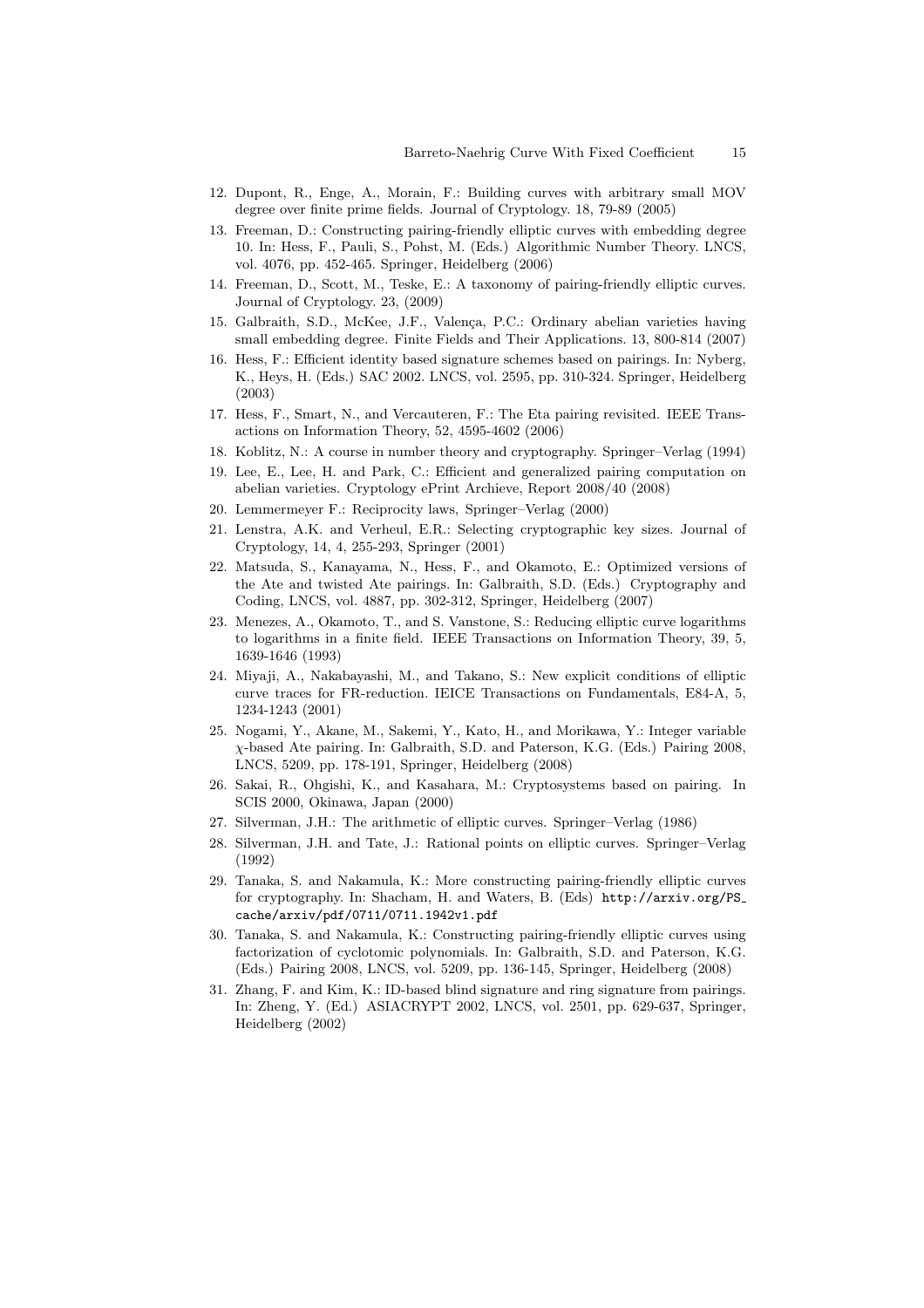# A Proofs of Lemmas

### A.1 Proof of Lemma 2

(a): If z is even,  $p(z)$  satisfies  $p(z) \equiv 1 \pmod{4}$ . Then, one has  $\left(\frac{-1}{p(z)}\right)$ ´  $= 1$  due to Theorem 2-(a). If z is odd,  $p(z)$  satisfies  $p(z) \equiv 3 \pmod{4}$ . Then, one has  $\frac{-1}{p(z)}$ ) = -1. ´

(b): Due to Theorem 2-(b), if  $z \equiv 0, 1, 2, 3 \pmod{4}$ , one has  $\left(\frac{2}{p(z)}\right)$  $= 1, 1, -1, -1$ since  $p(z) \equiv 1, 7, 5, 3 \pmod{8}$ , respectively.

(c): If z is even,  $p(z) \equiv 1 \pmod{4}$  and  $p(z) \equiv 1 \pmod{3}$  are satisfied. Then, one has

$$
\left(\frac{3}{p(z)}\right) = \left(\frac{p(z)}{3}\right)
$$
 due to Theorem 2-(d)  
= 
$$
\left(\frac{1}{3}\right)
$$
= 1.

If z is odd,  $p(z) \equiv 3 \pmod{4}$  and  $p(z) \equiv 1 \pmod{3}$  are satisfied. Then, one has

$$
\left(\frac{3}{p(z)}\right) = -\left(\frac{p(z)}{3}\right)
$$
 due to Theorem 2-(d)  
= - $\left(\frac{1}{3}\right)$   
= -1.

(d): It is easy to see that (d) is satisfied due to (a), (c) and Theorem 2-(c).

(e): Since  $-1 = (-1)^3$ ,  $-1$  is a cubic residue modulo any prime.

(f): Since any BN prime can be represented as  $p(z) = (6z^2 + 3z + 1)^2 + 3z^2$ , one can set  $a = 6z^2 + 3z + 1$ ,  $b = z$  at Theorem 3-(b). Then, one sees the following is true due to Eq. (8) of Theorem 3-(b).

$$
\left(\frac{2}{p(z)}\right)_3 = 1 \Leftrightarrow 3 \mid z \qquad \text{due to Eq. (8)}
$$

$$
\Leftrightarrow z \equiv 0 \pmod{3}.
$$

(g): When  $a = 6z^2 + 3z + 1$ ,  $b = z$  are set at Theorem 3-(b), one has  $a + b = z$  $6z^2 + 4z + 1$ ,  $a - b = 6z^2 + 2z + 1$ . Due to Eq. (9), it is seen that

$$
\left(\frac{3}{p(z)}\right)_3 = 1 \Leftrightarrow \begin{cases} 9 \mid z, \text{ or} \\ 9 \mid (6z^2 + 4z + 1), \text{ or} \\ 9 \mid (6z^2 + 2z + 1), \\ z \equiv 0 \pmod{9}, \text{ or} \\ z \equiv 5 \pmod{9}, \text{ or} \\ z \equiv 1 \pmod{9}. \end{cases}
$$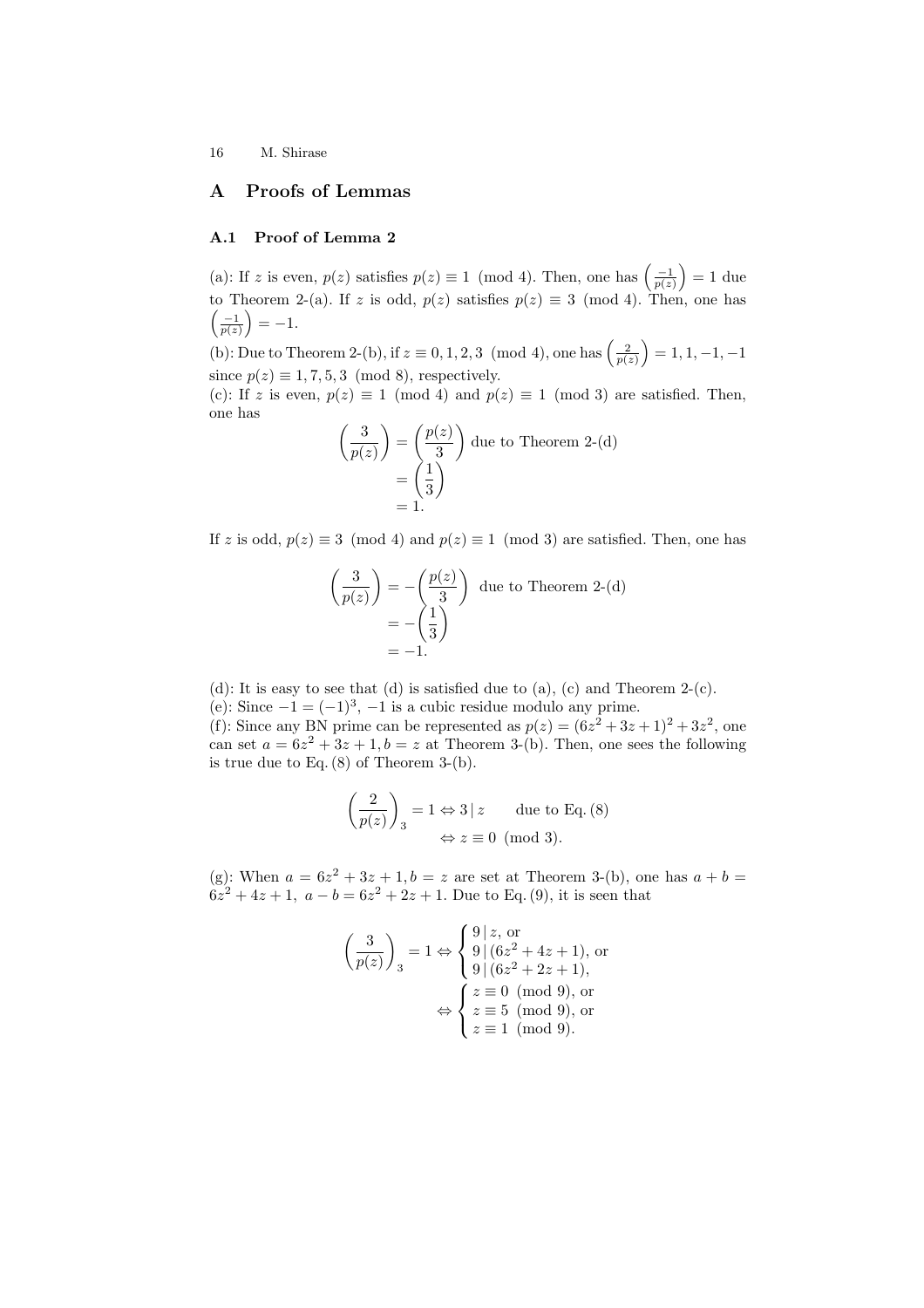(h): When  $a = 6z^2 + 3z + 1$ ,  $b = z$  are set at Theorem 3-(b), one has  $a + 2b =$  $6z^2 + 5z + 1$ ,  $a - 2b = 6z^2 + z + 1$ . Due to Eq. (10), it is seen that

$$
\left(\frac{6}{p(z)}\right)_3 = 1 \Leftrightarrow \begin{cases} 9 \mid z, \text{ or} \\ 9 \mid (6z^2 + 5z + 1), \text{ or} \\ 9 \mid (6z^3 + z + 1), \\ z \equiv 0 \pmod{9}, \text{ or} \\ z \equiv 4 \pmod{9}, \text{ or} \\ z \equiv 2 \pmod{9}. \end{cases}
$$

 $\Box$ 

### A.2 Proof of Lemma 3

(a): Any BN prime  $p(z)$  is represented as  $p(z) = (6z^2 + 3z + 1)^2 + 3z^2$ , and thus  $a = 6z^2 + 3z + 1$  and  $b = z$  can be set for a and b of Theorem 3. Let  $m = a + b$ and  $n = a - b$ . Then, exactly one of  $m = 6z^2 + 4z + 1$ ,  $n = 6z^2 + 2z + 1$ , and  $m - n = 2z$  is a multiple of 3 due to Theorem 3. Consider three cases divided by the value z mod 3.

**Case 1:**  $z \equiv 0 \pmod{3}$ 

In this case,  $m - n = 2z$  is a multiple of 3. Thus, one has

$$
4p(z) = (m+n)^2 + 3(m-n)^2 = (12z^2 + 6z + 2)^2 + 27\left(\frac{2z}{3}\right)^2.
$$

Therefore, A of Theorem 1 is written as  $A = -12z^2-6z-2$ . One sees  $\#C(\mathbb{F}_{p(z)}) =$  $p(z) + 1 + A = 12z^2(3z^2 + 3z + 1)$  due to Theorem 1. Case 2:  $z \equiv 1 \pmod{3}$ 

In this case,  $n = 6z^2 + 2z + 1$  is a multiple of 3. Thus, one has

$$
4p(z) = (2m - n)^2 + 3n^2 = (6z^2 + 6z + 1)^2 + 27\left(\frac{6z^2 + 2z + 1}{3}\right)^2.
$$

Therefore, A of Theorem 1 is written as  $A = 6z^2 + 6z + 1$ . One sees  $\#C(\mathbb{F}_{p(z)}) =$  $p(z) + 1 + A = 3(12z^4 + 12z^3 + 10z^2 + 4z + 1)$  due to Theorem 1. Case 3:  $z \equiv 2 \pmod{3}$ 

In this case,  $m = 6z^2 + 4z + 1$  is a multiple of 3, so one has

$$
4p(z) = (m - 2n)^{2} + 3m^{2} = (6z^{2} + 1)^{2} + 27\left(\frac{6z^{2} + 4z + 1}{3}\right)^{2},
$$

and A of Theorem 1 is  $A = 6z^2 + 1$ . Then, one sees  $\#C(\mathbb{F}_{p(z)}) = p(z) + 1 + A =$  $3(12z<sup>4</sup> + 12z<sup>3</sup> + 10z<sup>2</sup> + 2z + 1)$  due to Theorem 1. (b): The curve  $C$  is represented as

$$
U^3 + V^3 + W^3 = 0
$$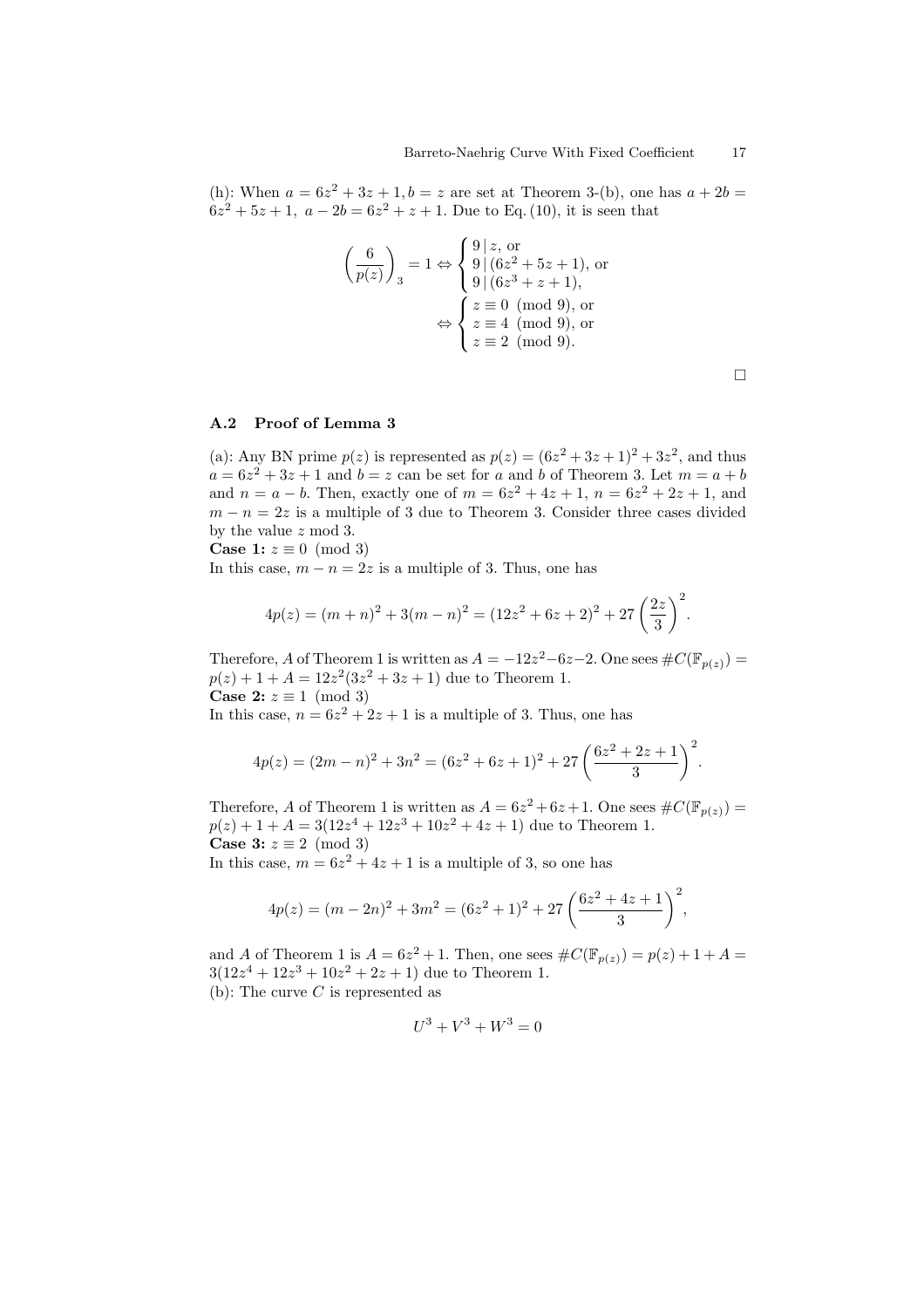in the projective coordinate. Projective points on  $C$  (over the algebraic closure of  $\mathbb{F}_{p(z)}$ ) satisfying  $W = 0$  are exactly  $[-1, 1, 0]$ ,  $[-1, \omega, 0]$ , and  $[-1, \omega^2, 0]$ , where w is the primitive cubic root of 1. These 3 points are those at infinity of  $\tilde{C}$ . Then, whether they are included in  $C(\mathbb{F}_{p(z)})$  or not has to be checked.

The point  $[-1, 1, 0]$  is included in  $C(\mathbb{F}_{p(z)})$  since  $-1, 0, 1 \in \mathbb{F}_{p(z)}$ . All BN primes  $p(z)$  satisfy  $p(z) \equiv 1 \pmod{3}$ , so one sees  $w \in \mathbb{F}_{p(z)}$ , which means  $[-1,\omega,0], [-1,\omega^2,0] \in C(\mathbb{F}_{p(z)})$ . Therefore,  $[1,-1,0], [1,\omega,0], [1,\omega^2,0] \in C(\mathbb{F}_{p(z)})$ , that is,  $C(\mathbb{F}_{p(z)})$  has 3 points at infinity.

(c): For curves  $E_{-432}$ :  $y^2 = x^3 - 432$  and  $C : u^3 + v^3 + 1 = 0$ , let a mapping  $\zeta : E_{-432}(\mathbb{F}_{p(z)}) \to C(\mathbb{F}_{p(z)})$  be defined as

$$
(x,y)\rightarrow \left(\frac{-36+y}{6x},\frac{-36-y}{6x}\right).
$$

Moreover, let another mapping  $\xi : C(\mathbb{F}_{p(z)}) \to E_{-432}(\mathbb{F}_{p(z)})$  be defined as

$$
(u,v) \rightarrow \left(\frac{-12}{u+v}, \frac{-36(u-v)}{u+v}\right).
$$

Note that dividing by 6 in  $\mathbb{F}_{p(z)}$  is possible because each BN prime  $p(z) \geq 5$  for any integer z. These mappings are inexact because  $\zeta$  is not defined for the point at infinity and points the x coordinate of which are 0, and  $\xi$  is not defined for points at infinity and points satisfying  $u + v = 0$ . Defining sets as

$$
E_{-432}^{\mathcal{O}} = \{ \text{Set of the point at infinity in } E_{-432}(\mathbb{F}_{p(z)}) \},
$$
  
\n
$$
E_{-432}^{x=0} = \{ (x, y) \in E_{-432}(\mathbb{F}_{p(z)}) : x = 0 \},
$$
  
\n
$$
C^{\mathcal{O}} = \{ \text{Set of points at infinity in } C(\mathbb{F}_{p(z)}) \},
$$
  
\n
$$
C^{u+v=0} = \{ (u, v) \in C(\mathbb{F}_{p(z)}) : u + v = 0 \},
$$

mappings  $\zeta$  and  $\xi$  are strictly defined as follows.

$$
\zeta: E_{-432}(\mathbb{F}_{p(z)}) \setminus (E_{-432}^{\mathbb{F}_{p(z)}} \cup E_{-432}^{\mathbb{F}_{p(z)}}) \to C(\mathbb{F}_{p(z)})
$$

$$
(x, y) \mapsto \left(\frac{-36 + y}{6x}, \frac{-36 - y}{6x}\right)
$$

$$
\xi: C(\mathbb{F}_{p(z)}) \setminus (C^{\mathcal{O}} \cup C^{u+v=0}) \to E_{-432}(\mathbb{F}_{p(z)})
$$

$$
(u, v) \mapsto \left(\frac{-12}{u+v}, \frac{-36(u-v)}{u+v}\right)
$$

Thus, one sees  $\xi \circ \zeta(x, y) = (x, y)$  for any  $(x, y) \in E_{-432}(\mathbb{F}_{p(z)}) \setminus (E_{-432}^{\mathcal{O}} \cup E_{-432}^{x=0})$ and  $\zeta \circ \xi(u,v) = (u,v)$  for any  $(u,v) \in C(\mathbb{F}_{p(z)}) \setminus (C^{\mathcal{O}} \cup C^{\hat{u}+v=0})$ . Therefore,  $\zeta$ and  $\xi$  are inverse to each other, which means that they are one-to-one mappings, and thus one sees

$$
\# \left( E_{-432}(\mathbb{F}_{p(z)}) \backslash (E_{-432}^{\mathcal{O}} \cup E_{-432}^{x=0}) \right) = \# \left( C(\mathbb{F}_{p(z)}) \backslash (C^{\mathcal{O}} \cup C^{u+v=0}) \right).
$$

Therefore, to show  $\#E_{-432}(\mathbb{F}_{p(z)}) = \#C(\mathbb{F}_{p(z)})$ , it is enough to show

$$
\#E_{-432}^{\mathcal{O}} + \#E_{-432}^{x=0} = \#C^{\mathcal{O}} + \#C^{u+v=0},\tag{12}
$$